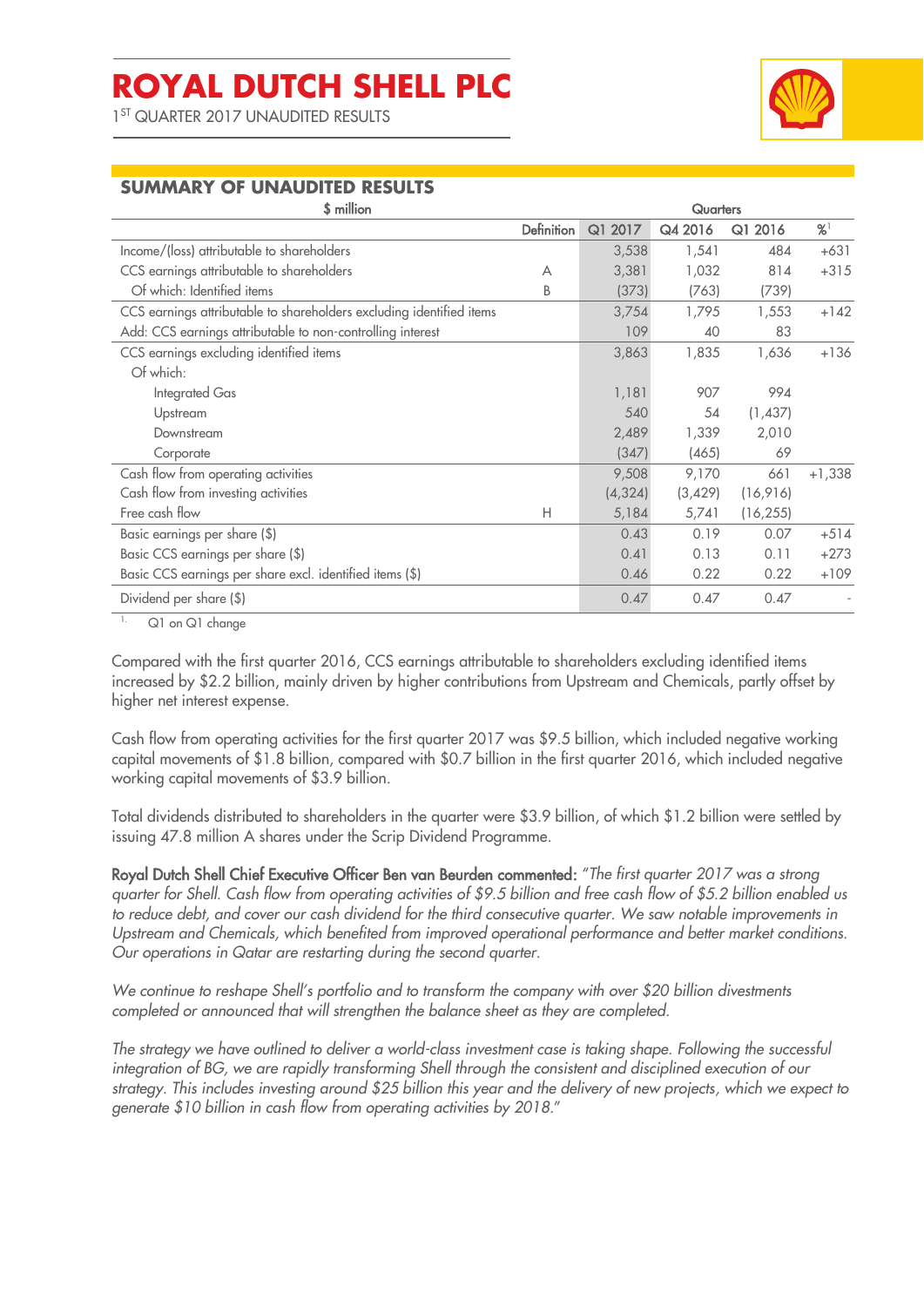#### **ADDITIONAL PERFORMANCE MEASURES**

| \$ million                                           |                   | Quarters |         |         |       |
|------------------------------------------------------|-------------------|----------|---------|---------|-------|
|                                                      | <b>Definition</b> | Q1 2017  | Q4 2016 | Q1 2016 | %     |
| Capital investment                                   |                   | 4,720    | 6,913   | 58,975  |       |
| <b>Divestments</b>                                   |                   | 29       | 3,278   | 485     |       |
| Total production available for sale (thousand boe/d) |                   | 3,752    | 3,905   | 3,661   | $+2$  |
| Global liquids realised price (\$)                   |                   | 48.36    | 44.54   | 29.49   | $+64$ |
| Global natural gas realised price (\$)               |                   | 4.29     | 4.03    | 3.89    | $+10$ |
| Operating expenses                                   | G                 | 9,282    | 9.895   | 10,114  | $-8$  |
| Underlying operating expenses                        | G                 | 9,181    | 9,844   | 9,463   | -3    |
| ROACE (reported income basis)                        | E                 | 4.0%     | 3.0%    | $-0.4%$ |       |
| ROACE (CCS basis excluding identified Items)         |                   | 3.3%     | 2.9%    | 3.8%    |       |
| Gearing                                              | F                 | 27.2%    | 28.0%   | 26.1%   |       |

l

Q1 on Q1 change

Supplementary financial and operational disclosure for this quarter is available at [www.shell.com/investor.](http://www.shell.com/investor)

# **FIRST QUARTER 2017 PORTFOLIO DEVELOPMENTS**

#### **Integrated Gas**

During the quarter, Shell announced the sale of its interest in the Bongkot field in Thailand, and in April, Shell announced the sale of its interest in the Kapuni assets in New Zealand.

In April, Shell signed an agreement with Nord Stream 2 AG to provide a long-term funding facility of €285 million expected to be drawn down in 2017 and funds of up to €665 million to cover a combination of short and long-term funding and guarantees for a pipeline project.

#### **Upstream**

During the quarter, Shell made a final investment decision ("FID") for the Kaikias deep-water project in the Gulf of Mexico.

Shell announced the sale of a package of United Kingdom North Sea assets, oil sands and in-situ interests in Canada, and onshore interests in Gabon.

#### **Downstream**

During the quarter, Shell announced the sale of its interest in the SADAF chemicals joint venture in Saudi Arabia, and in April, Shell announced the sale of its LPG business in Hong Kong.

In April, Shell completed the sale of its interest in Vivo Energy in Africa, and in May Shell completed the separation of Motiva assets in the United States.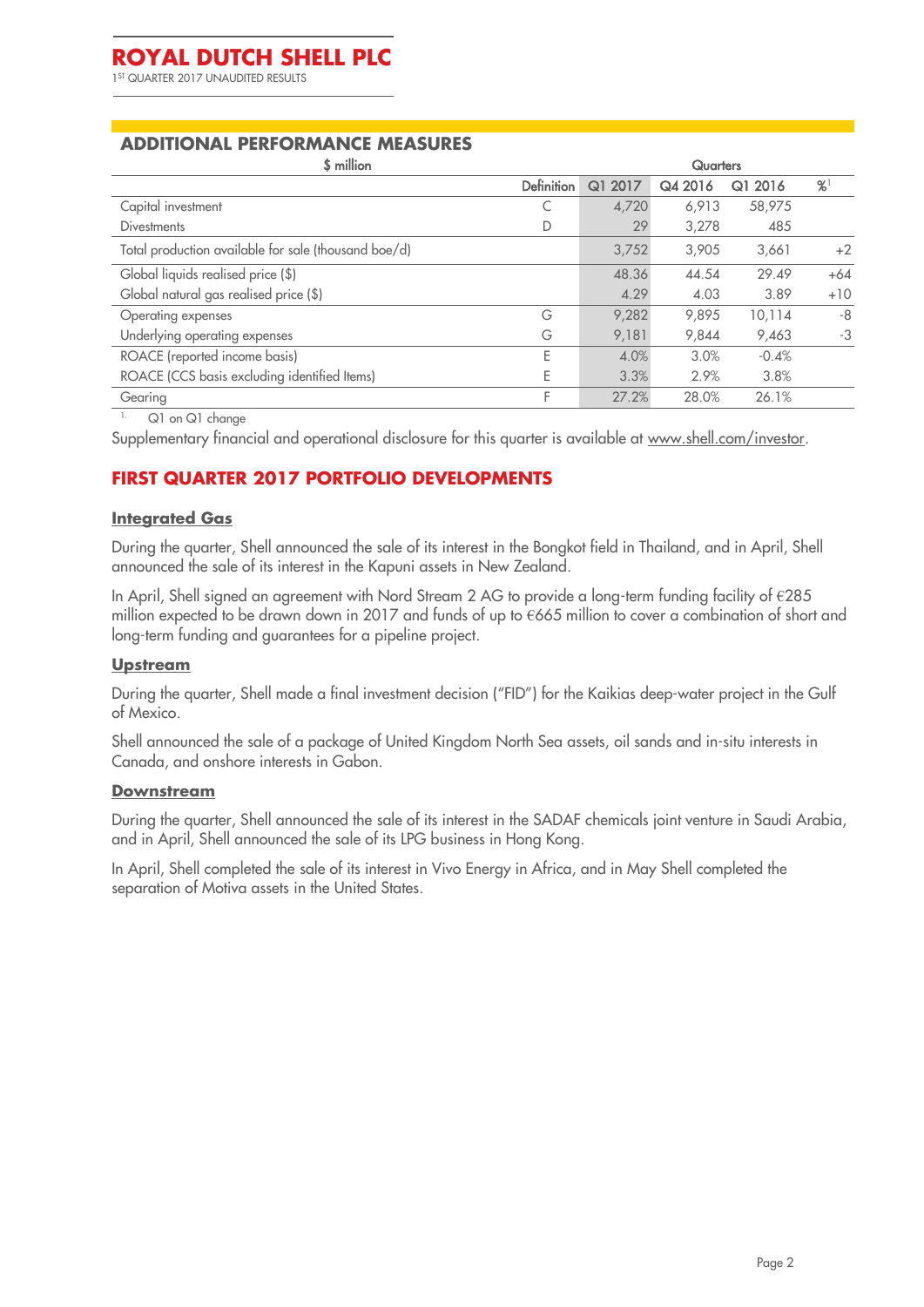1 ST QUARTER 2017 UNAUDITED RESULTS

# **PERFORMANCE BY SEGMENT**

#### **INTEGRATED GAS**

| \$ million                                                | <b>Quarters</b> |         |         |        |
|-----------------------------------------------------------|-----------------|---------|---------|--------|
|                                                           | 2017<br>Q1      | Q4 2016 | Q1 2016 | %      |
| Segment earnings                                          | 1,822           | 28      | 905     | $+101$ |
| Of which: Identified items (Definition B)                 | 641             | (879)   | (89)    |        |
| Earnings excluding identified items                       | 1,181           | 907     | 994     | $+19$  |
| Cash flow from operating activities                       | 1,951           | 2,419   | 2,657   | $-27$  |
| Capital investment <sup>2</sup>                           | 805             | 1,145   | 22,824  | -96    |
| Liquids production available for sale (thousand b/d)      | 169             | 222     | 224     | $-25$  |
| Natural gas production available for sale (million scf/d) | 3,317           | 3.979   | 3,532   | -6     |
| Total production available for sale (thousand boe/d)      | 741             | 908     | 833     | $-11$  |
| LNG liquefaction volumes (million tonnes)                 | 8.18            | 8.57    | 7.04    | $+16$  |
| LNG sales volumes (million tonnes)                        | 15.84           | 15.34   | 12.29   | $+29$  |
| .                                                         |                 |         |         |        |

<sup>1.</sup> Q1 on Q1 change<br><sup>2.</sup> Q1 2016 included

Q1 2016 included capital investment of \$21,773 million related to the acquisition of BG Group plc.

**First quarter** identified items primarily reflected a gain of some \$473 million related to the impact of the strengthening Australian dollar on a deferred tax position and a net gain on fair value accounting of certain commodity derivatives of some \$168 million.

Compared with the first quarter 2016, Integrated Gas earnings excluding identified items benefited from higher realised oil, gas, and LNG prices, higher LNG volumes, and increased contributions from trading. This more than offset the impacts of lower liquids production volumes, the accounting reclassification of Woodside in the second quarter 2016, and higher taxation.

Despite higher earnings, cash flow from operating activities decreased compared with the same quarter a year ago as a result of negative working capital movements.

Compared with the first quarter 2016, production volumes decreased mainly as a result of a controlled shutdown of Pearl GTL, partly offset by the contribution of BG assets for an additional month. New field start-ups and the continuing ramp-up of existing fields, in particular Gorgon in Australia, contributed some 62 thousand boe/d to production compared with the first quarter 2016.

Compared with the first quarter 2016, LNG liquefaction volumes mainly reflected the start-up of Gorgon in Australia and the contribution of BG assets for an additional month.

LNG sales volumes mainly reflected increased trading of third-party volumes and higher liquefaction volumes compared with the same quarter a year ago.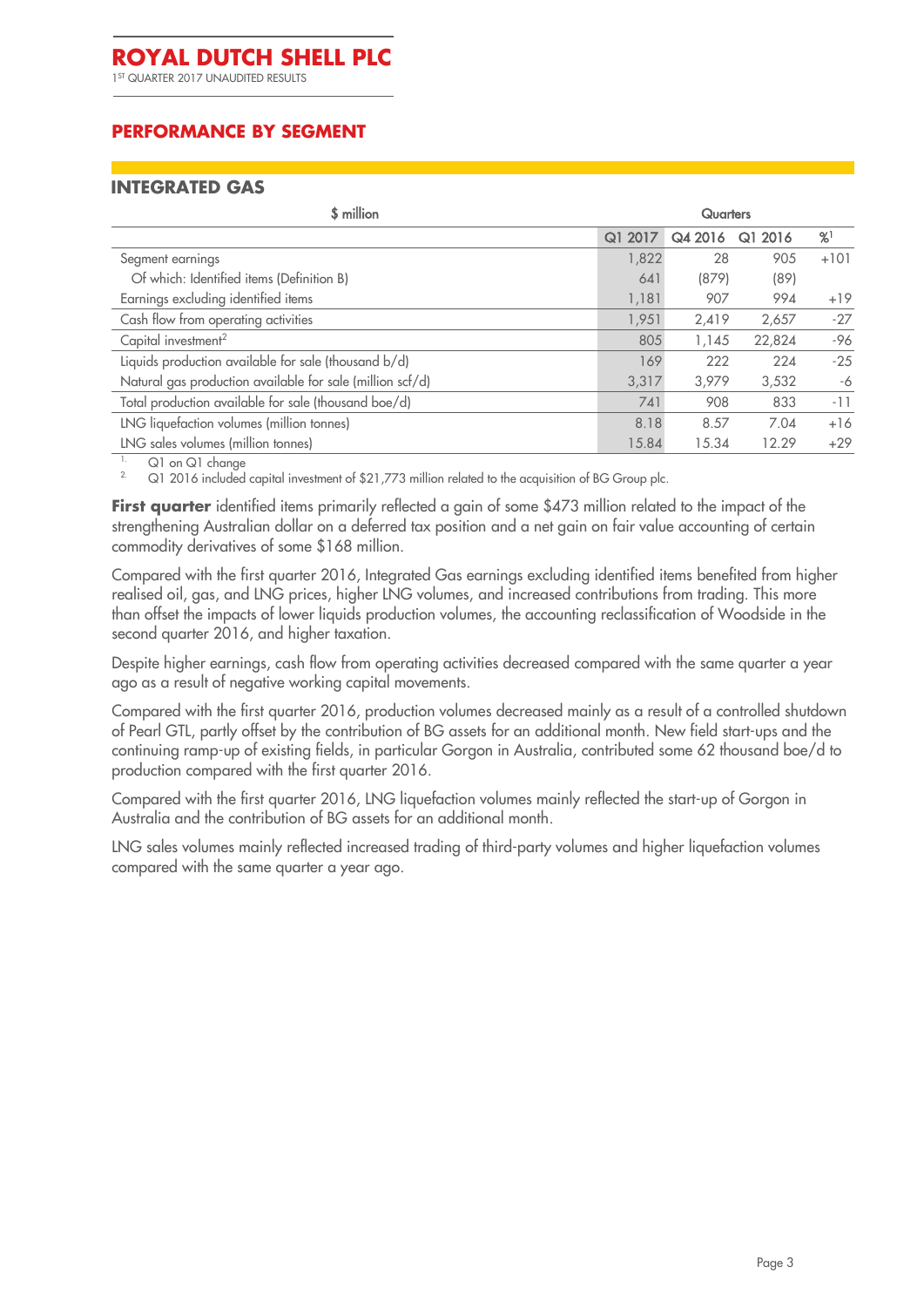1 ST QUARTER 2017 UNAUDITED RESULTS

#### **UPSTREAM**

| \$ million                                                | <b>Quarters</b> |         |         |        |
|-----------------------------------------------------------|-----------------|---------|---------|--------|
|                                                           | Q1 2017         | Q4 2016 | Q12016  | %      |
| Segment earnings                                          | (530)           | 35      | (1,350) | $+61$  |
| Of which: Identified items (Definition B)                 | (1,070)         | (19)    | 87      |        |
| Earnings excluding identified items                       | 540             | 54      | (1,437) | $+138$ |
| Cash flow from operating activities                       | 3,849           | 3,904   | 448     | $+759$ |
| Capital investment <sup>2</sup>                           | 2,854           | 3,490   | 35,038  | $-92$  |
| Liquids production available for sale (thousand b/d)      | 1,697           | 1.732   | 1,557   | $+9$   |
| Natural gas production available for sale (million scf/d) | 7,618           | 7,336   | 7,373   | $+3$   |
| Total production available for sale (thousand boe/d)      | 3,011           | 2.997   | 2,828   | $+6$   |

 $1.$  Q1 on Q1 change

Q1 2016 included capital investment of \$31,131 million related to the acquisition of BG Group plc.

First quarter identified items primarily reflected the impact of the divestment of Shell's oil sands interests in Canada, including an impairment loss of \$1,436 million partly offset by a gain of \$329 million related to the recognition of a deferred tax asset. Identified items also included a gain of \$118 million related to the impact of the strengthening Brazilian real on a deferred tax position.

Compared with the first quarter 2016, Upstream earnings excluding identified items benefited from higher realised oil and gas prices, increased production volumes mainly from new assets and improved operational performance, and lower depreciation including the impact of assets held for sale.

Compared with the same quarter a year ago, cash flow from operating activities increased as a result of higher prices and volumes.

The production contribution of BG assets for an additional month, compared with the first quarter 2016, was some 211 thousand boe/d. New field start-ups and the continuing ramp-up of existing fields, in particular Lula Central, Lula Alto and Lapa in Brazil, Kashagan in Kazakhstan, Sabah Gas Kebabangan in Malaysia, and Stones in the Gulf of Mexico, contributed some 142 thousand boe/d to production compared with the first quarter 2016, which more than offset the impact of field declines.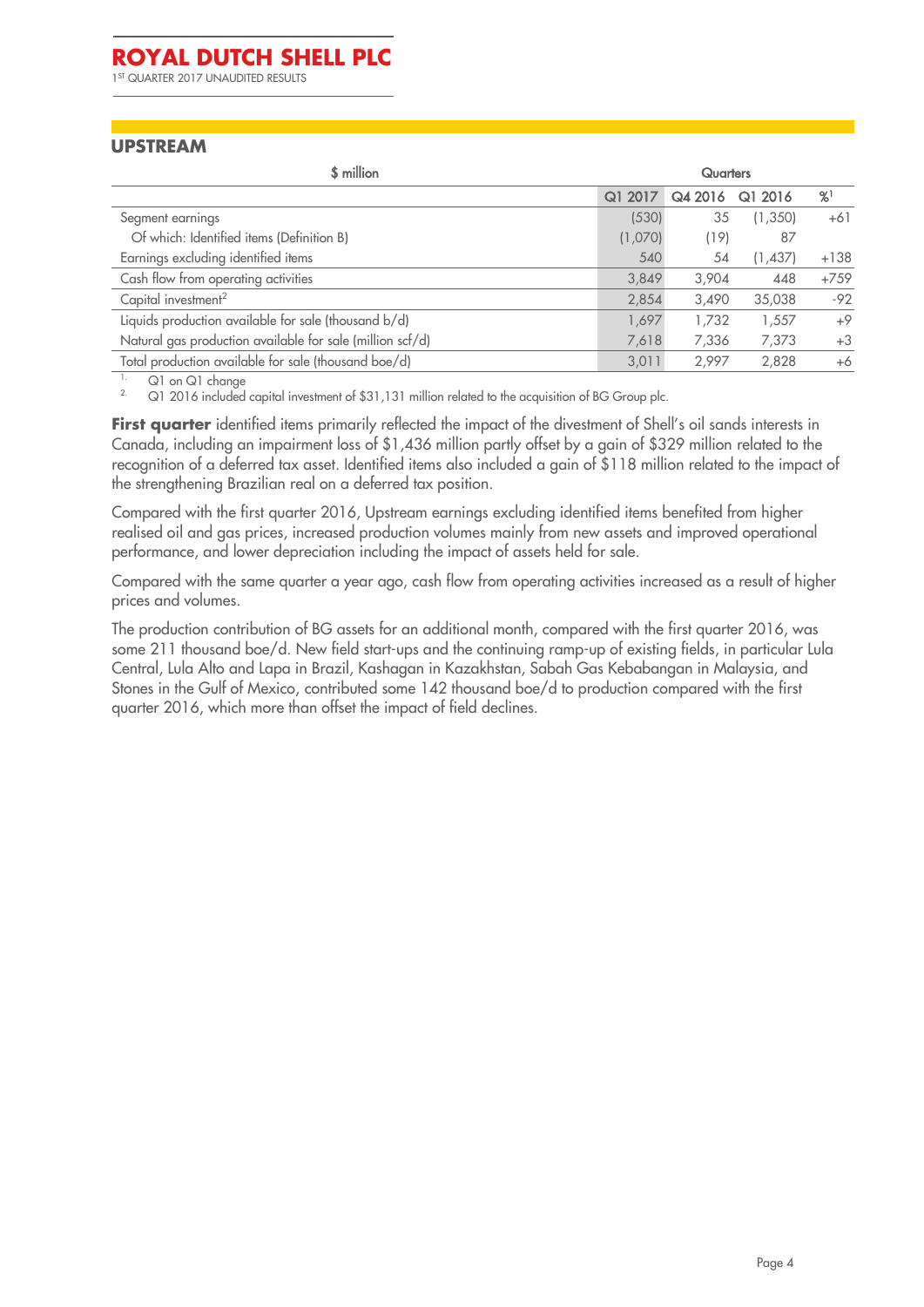# **DOWNSTREAM**

| \$ million                                       | <b>Quarters</b> |         |         |        |
|--------------------------------------------------|-----------------|---------|---------|--------|
|                                                  | 2017<br>Q1      | Q4 2016 | Q1 2016 | %      |
| Segment earnings <sup>2</sup>                    | 2,580           | 1,575   | 1,700   | $+52$  |
| Of which: Identified items (Definition B)        | 91              | 236     | (310)   |        |
| Earnings excluding identified items <sup>2</sup> | 2,489           | 1.339   | 2,010   | $+24$  |
| Of which:                                        |                 |         |         |        |
| Oil Products                                     | 1,653           | 823     | 1,633   | $+1$   |
| Refining & Trading                               | 715             | 77      | 662     | $+8$   |
| Marketing                                        | 938             | 746     | 971     | -3     |
| Chemicals                                        | 836             | 516     | 377     | $+122$ |
| Cash flow from operating activities              | 3,705           | 2,286   | (1,434) | $+358$ |
| Capital investment                               | 1,046           | 2,251   | 1,092   | $-4$   |
| Refinery processing intake (thousand b/d)        | 2,630           | 2,698   | 2,645   | $-1$   |
| Oil products sales volumes (thousand b/d)        | 6,508           | 6,464   | 6,225   | $+5$   |
| Chemicals sales volumes (thousand tonnes)        | 4,546           | 4,414   | 4,050   | $+12$  |

 $1.$  Q1 on Q1 change

Earnings are presented on a CCS basis.

**First quarter** identified items primarily reflected a net gain on fair value accounting of commodity derivatives of \$278 million, partly offset by impairments of \$100 million. Other identified items included an onerous contract provision of \$39 million, a loss on divestment of \$24 million and redundancy and restructuring charges of \$24 million.

Compared with the first quarter 2016, Downstream earnings excluding identified items benefited from stronger chemicals and refining industry conditions, improved operational performance, and lower operating expenses, partly offset by lower contributions from trading.

Cash flow from operating activities included negative working capital movements of \$221 million compared with negative working capital movements of \$3,582 million in the same quarter a year ago.

#### Oil Products

 *Refining & Trading* earnings excluding identified items benefited from improved refining industry conditions and operational performance, partly offset by lower contributions from trading.

Refinery processing intake volumes were 1% lower compared with the first quarter 2016. Excluding portfolio impacts, intake volumes were 11% higher compared with the same period a year ago. Refinery availability increased to 94% compared with 90% in the first quarter 2016, mainly as a result of lower unplanned maintenance.

■ *Marketing* earnings excluding identified items were impacted by lower margins mainly driven by adverse exchange rate effects and divestments, partly offset by lower taxation and operating expenses.

Oil products sales volumes reflected higher trading volumes partly offset by lower marketing volumes, mainly as a result of portfolio impacts.

#### Chemicals

**Exercise Example 2** Chemicals earnings excluding identified items benefited from stronger industry conditions driven by tight supply and improved operational performance.

Chemicals sales volumes benefited from improved operational performance and improved demand driven by tight supply conditions in the Americas. Chemicals manufacturing plant availability increased to 93% from 88% in the first quarter 2016, mainly reflecting lower planned maintenance.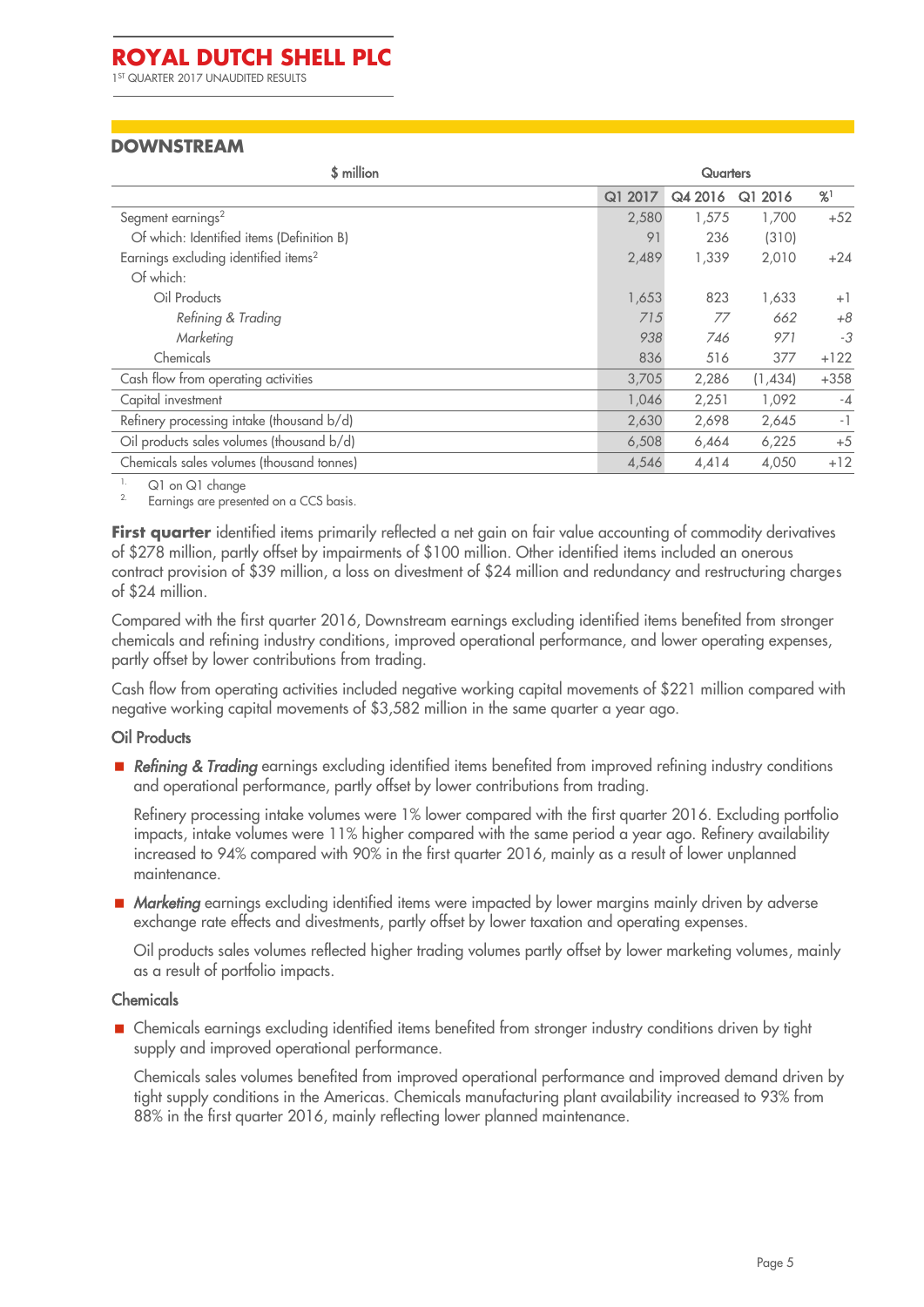1 ST QUARTER 2017 UNAUDITED RESULTS

#### **CORPORATE**

| \$ million                                |       | <b>Quarters</b>         |         |
|-------------------------------------------|-------|-------------------------|---------|
|                                           |       | Q1 2017 Q4 2016 Q1 2016 |         |
| Segment earnings                          | (410) | (566)                   | (456)   |
| Of which: Identified items (Definition B) | (63)  | (101)                   | (525)   |
| Earnings excluding identified items       | (347) | (465)                   | 69      |
| Cash flow from operating activities       | 3     | 561                     | (1,010) |

**First quarter** identified items mainly reflected a tax charge of \$56 million related to an exchange rate gain on financing of the Upstream business.

Compared with the first quarter 2016, Corporate earnings excluding identified items were impacted by higher net interest expense driven by increased debt following the acquisition of BG, partly offset by higher tax credits.

Compared with the same quarter a year ago, cash flow from operating activities increased mainly as a result of lower costs and favourable working capital movements.

# **OUTLOOK FOR THE SECOND QUARTER 2017**

Compared with the second quarter 2016, Integrated Gas production volumes are expected to be impacted by a reduction of some 25 thousand boe/d mainly associated with the impact of restoring production at Pearl GTL, partly offset by the start-up of Gorgon.

Compared with the second quarter 2016, Upstream earnings are expected to be negatively impacted by a reduction of some 45 thousand boe/d associated with completed divestments, and by some 50 thousand boe/d associated with the impact of lower production at NAM in the Netherlands. Earnings are expected to be positively impacted by some 55 thousand boe/d associated with lower levels of maintenance.

Refinery availability is expected to increase in the second quarter 2017 as a result of lower maintenance compared with the same period a year ago.

Chemicals manufacturing plant availability is expected to increase in the second quarter 2017 as a result of improved operational performance at Bukom and lower maintenance compared with the second quarter 2016.

As a result of completed divestments in Malaysia and Denmark, and the separation of Motiva assets, oil products sales volumes are expected to decrease by some 200 thousand barrels per day compared with the same period a year ago.

Corporate earnings excluding identified items, excluding the impact of currency exchange rate effects and interest rate movements, are expected to be a net charge of \$350 – 450 million in the second quarter and a net charge of around  $$1.4 - 1.6$  billion for the full year.

Downstream earnings are expected to include a non-cash tax charge of up to \$600 million in the second quarter 2017, associated with the completion of the separation of Motiva assets, which will be treated as an identified item.

Corporate earnings are expected to include a non-cash charge of some \$500 – 600 million in the second quarter 2017, driven by the restructuring of the funding of our businesses in North America, which will be treated as an identified item.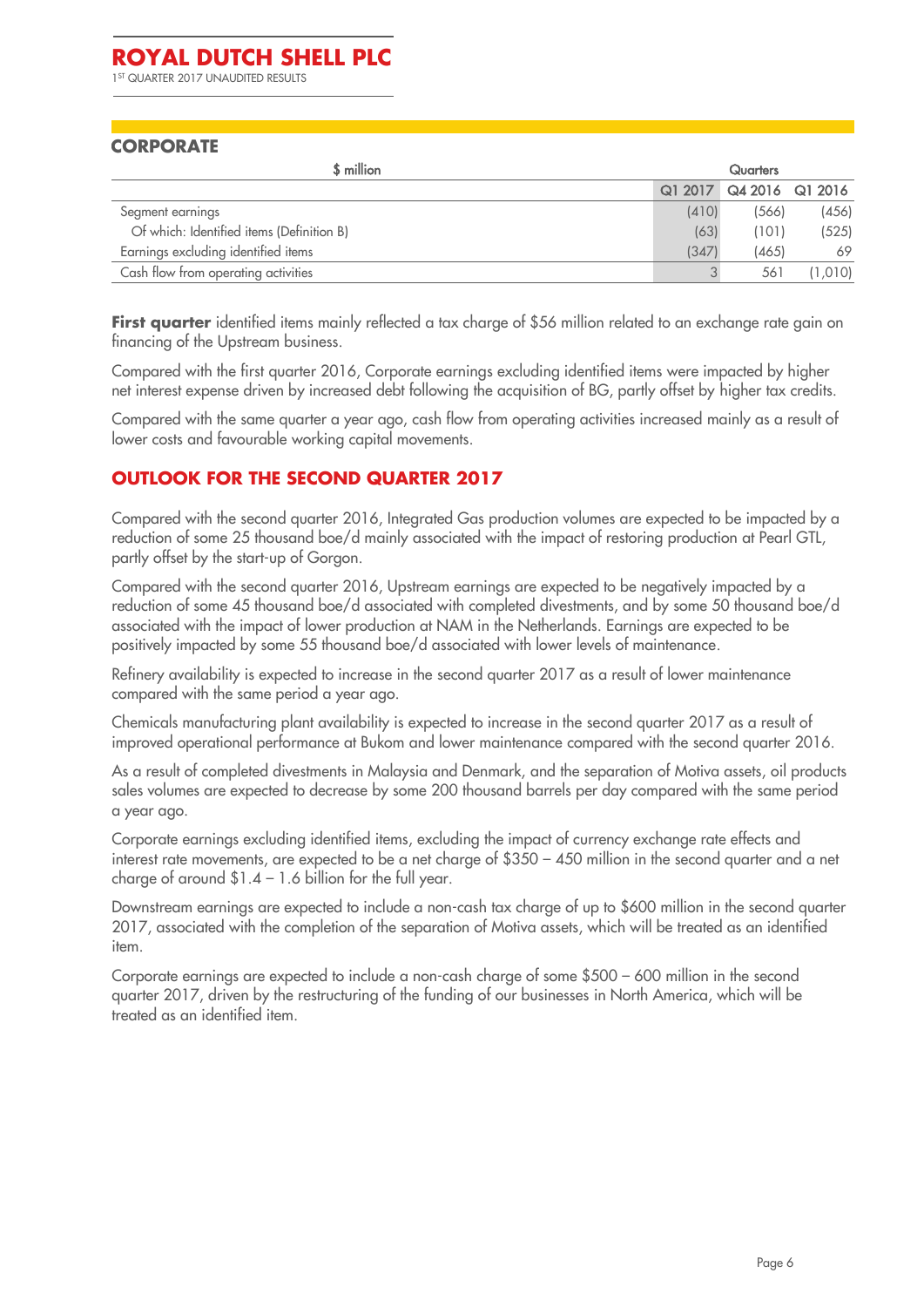1 ST QUARTER 2017 UNAUDITED RESULTS

## **UNAUDITED CONDENSED CONSOLIDATED INTERIM FINANCIAL STATEMENTS**

#### **CONSOLIDATED STATEMENT OF INCOME**

| \$ million<br>Quarters                                           |         |         |                        |
|------------------------------------------------------------------|---------|---------|------------------------|
|                                                                  | Q1 2017 | Q4 2016 | $Q1 2016$ <sup>1</sup> |
| Revenue <sup>2</sup>                                             | 71,796  | 64,767  | 48,554                 |
| Share of profit of joint ventures and associates                 | 1,198   | 982     | 789                    |
| Interest and other income                                        | 317     | 1,343   | 389                    |
| Total revenue and other income                                   | 73,311  | 67,092  | 49,732                 |
| Purchases                                                        | 51,266  | 45,528  | 33,286                 |
| Production and manufacturing expenses                            | 6,658   | 6,703   | 6,765                  |
| Selling, distribution and administrative expenses                | 2,412   | 2,912   | 3,106                  |
| Research and development                                         | 212     | 280     | 243                    |
| Exploration                                                      | 443     | 568     | 457                    |
| Depreciation, depletion and amortisation <sup>3</sup>            | 7,838   | 6,558   | 6,147                  |
| Interest expense                                                 | 1,112   | 1,115   | 370                    |
| Total expenditure                                                | 69,941  | 63,664  | 50,374                 |
| Income/(loss) before taxation                                    | 3,370   | 3,428   | (642)                  |
| Taxation charge/(credit) <sup>4</sup>                            | (274)   | 1,820   | (1,097)                |
| Income/(loss) for the period <sup>2</sup>                        | 3,644   | 1,608   | 455                    |
| Income/(loss) attributable to non-controlling interest           | 106     | 67      | (29)                   |
| Income/(loss) attributable to Royal Dutch Shell plc shareholders | 3,538   | 1,541   | 484                    |
| Basic earnings per share (\$) <sup>5</sup>                       | 0.43    | 0.19    | 0.07                   |
| Diluted earnings per share (\$) <sup>5</sup>                     | 0.43    | 0.19    | 0.07                   |

The Consolidated Statement of Income for the first quarter 2016 has not been revised to include a credit of \$87 million after taxation that resulted from adjustments made in the third quarter 2016 to the fair value of net assets acquired from BG Group plc. This credit was reflected in the income for the third quarter 2016.

<sup>2</sup> See Note [2](#page-10-0) "Segment information"<br><sup>3</sup> The first quarter 2017 includes a p

The first quarter 2017 includes a pre-tax impairment charge of \$2,442 million mainly related to the divestment of Shell's oil sands interests in Canada. (Q4 2016: pre-tax charge of \$211 million; Q1 2016: pre-tax charge of \$641 million).

<sup>4</sup> The first quarter 2017 includes gains of \$329 million related to the recognition of a deferred tax asset as a result of the oil sands divestment, and \$535 million driven by the strengthening of the Australian dollar and Brazilian real (Q4 2016: charge of \$433 million; Q1 2016: gain of \$574 million).

5. See Note [3](#page-11-0) "Earnings per share"

#### **CONSOLIDATED STATEMENT OF COMPREHENSIVE INCOME**

| <b>S</b> million<br><b>Quarters</b>                                            |            |          |                |
|--------------------------------------------------------------------------------|------------|----------|----------------|
|                                                                                | Q1<br>2017 | Q4 2016  | Q1 2016        |
| Income/(loss) for the period                                                   | 3,644      | 1,608    | 455            |
| Other comprehensive income net of tax:                                         |            |          |                |
| Items that may be reclassified to income in later periods:                     |            |          |                |
| Currency translation differences                                               | 1,222      | (1,484)  | 2,319          |
| Unrealised gains/(losses) on securities                                        | 129        | 120      | (12)           |
| Cash flow hedging gains/(losses)                                               | 88         | (201)    | 324            |
| Net investment hedging gains/(losses)                                          |            | (785)    | 136            |
| Share of other comprehensive income/(loss) of joint ventures and associates    | 60         | 66       | 8              |
| Total                                                                          | 1,499      | (2, 284) | 2,775          |
| Items that are not reclassified to income in later periods:                    |            |          |                |
| Retirement benefits remeasurements                                             | 1,753      | 2,610    | (1,634)        |
| Other comprehensive income/(loss) for the period                               | 3,252      | 326      | 1,141          |
| Comprehensive income/(loss) for the period                                     | 6,896      | 1,934    | 1,596          |
| Comprehensive income/(loss) attributable to non-controlling interest           | 116        | 8        | $\overline{4}$ |
| Comprehensive income/(loss) attributable to Royal Dutch Shell plc shareholders | 6,780      | 1,926    | 1,592          |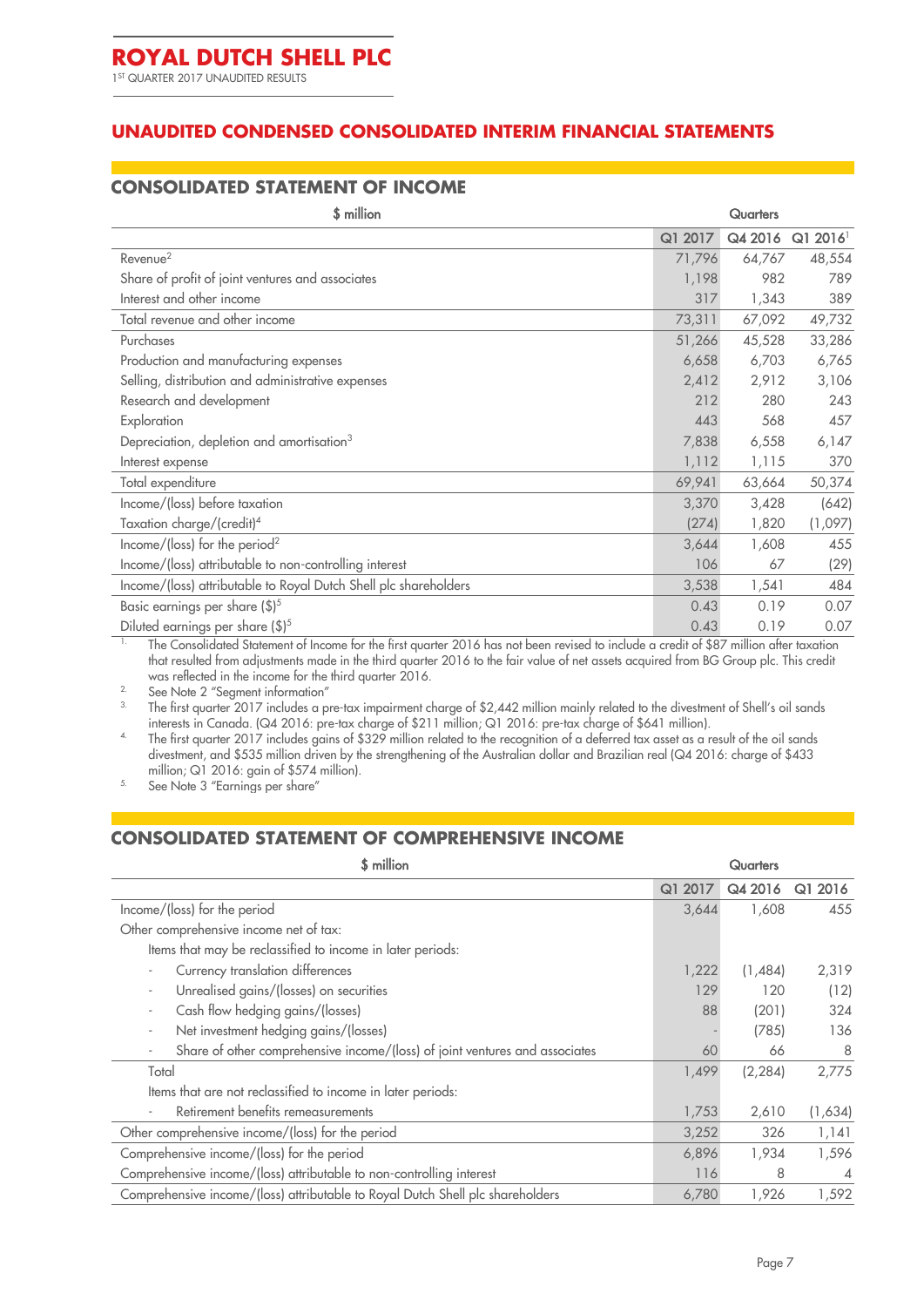1 ST QUARTER 2017 UNAUDITED RESULTS

#### **CONDENSED CONSOLIDATED BALANCE SHEET**

|                                                           | \$ million   |              |                           |  |
|-----------------------------------------------------------|--------------|--------------|---------------------------|--|
|                                                           | Mar 31, 2017 | Dec 31, 2016 | Mar 31, 2016 <sup>1</sup> |  |
| <b>Assets</b>                                             |              |              |                           |  |
| Non-current assets                                        |              |              |                           |  |
| Intangible assets                                         | 23,705       | 23,967       | 21,327                    |  |
| Property, plant and equipment <sup>2</sup>                | 233,822      | 236,098      | 245,133                   |  |
| Joint ventures and associates <sup>3</sup>                | 34,236       | 33,255       | 35,654                    |  |
| Investments in securities                                 | 6,124        | 5,952        | 3,474                     |  |
| Deferred tax <sup>3</sup>                                 | 15,482       | 14,425       | 15,311                    |  |
| Retirement benefits                                       | 2,513        | 1,456        | 3,108                     |  |
| Trade and other receivables <sup>4</sup>                  | 9,684        | 9,553        | 11,047                    |  |
|                                                           | 325,566      | 324,706      | 335,054                   |  |
| <b>Current assets</b>                                     |              |              |                           |  |
| Inventories                                               | 21,589       | 21,775       | 17,396                    |  |
| Trade and other receivables <sup>4</sup>                  | 44,201       | 45,664       | 47,872                    |  |
| Cash and cash equivalents                                 | 19,595       | 19,130       | 11,019                    |  |
|                                                           | 85,385       | 86,569       | 76,287                    |  |
| <b>Total assets</b>                                       | 410,951      | 411,275      | 411,341                   |  |
| Liabilities<br>Non-current liabilities                    |              |              |                           |  |
| Debt                                                      | 83,009       | 82,992       | 73,005                    |  |
| Trade and other payables <sup>4</sup>                     | 6,801        | 6,925        | 3,917                     |  |
| Deferred tax                                              | 14,773       | 15,274       | 16,677                    |  |
| Retirement benefits                                       | 13,062       | 14,130       | 13,516                    |  |
| Decommissioning and other provisions <sup>5</sup>         | 29,770       | 29,618       | 32,710                    |  |
|                                                           | 147,415      | 148,939      | 139,825                   |  |
| <b>Current liabilities</b>                                |              |              |                           |  |
| Debt                                                      | 8,620        | 9,484        | 7,868                     |  |
| Trade and other payables <sup>4</sup>                     | 49,553       | 53,417       | 51,069                    |  |
| Taxes payable                                             | 8,777        | 6,685        | 10,387                    |  |
| Retirement benefits                                       | 443          | 455          | 401                       |  |
| Decommissioning and other provisions                      | 3,390        | 3,784        | 3,777                     |  |
|                                                           | 70,783       | 73,825       | 73,502                    |  |
| <b>Total liabilities</b>                                  | 218,198      | 222,764      | 213,327                   |  |
|                                                           |              |              |                           |  |
| Equity attributable to Royal Dutch Shell plc shareholders | 190,817      | 186,646      | 196,521                   |  |
| Non-controlling interest                                  | 1,936        | 1,865        | 1,493                     |  |
| <b>Total equity</b>                                       | 192,753      | 188,511      | 198,014                   |  |
| <b>Total liabilities and equity</b>                       | 410,951      | 411,275      | 411,341                   |  |

The Condensed Consolidated Balance Sheet at March 31, 2016 has not been revised to reflect the adjustments made in the third quarter 2016 to the provisional fair value of net assets acquired from BG Group plc.

<sup>2</sup> At March 31, 2017, the carrying amount includes \$13,500 million of assets held for sale (December 31, 2016: \$282 million), of which \$9,012 million relate to the oil sands divestment in Canada.

<sup>3</sup> At March 31, 2017, joint ventures and associates and deferred tax assets respectively include the carrying amount of Shell's interest in the Motiva joint venture of \$5,204 million, which is held for sale, and an associated deferred tax liability of \$1,376 million.

<sup>4.</sup> See Not[e 6](#page-12-0) "Derivative contracts and debt excluding finance lease liabilities"<br> $\frac{5}{2}$  At March 31, 2017, this includes provisions of \$3,025 million related to asset

5. At March 31, 2017, this includes provisions of \$3,025 million related to assets held for sale (December 31, 2016: \$482 million).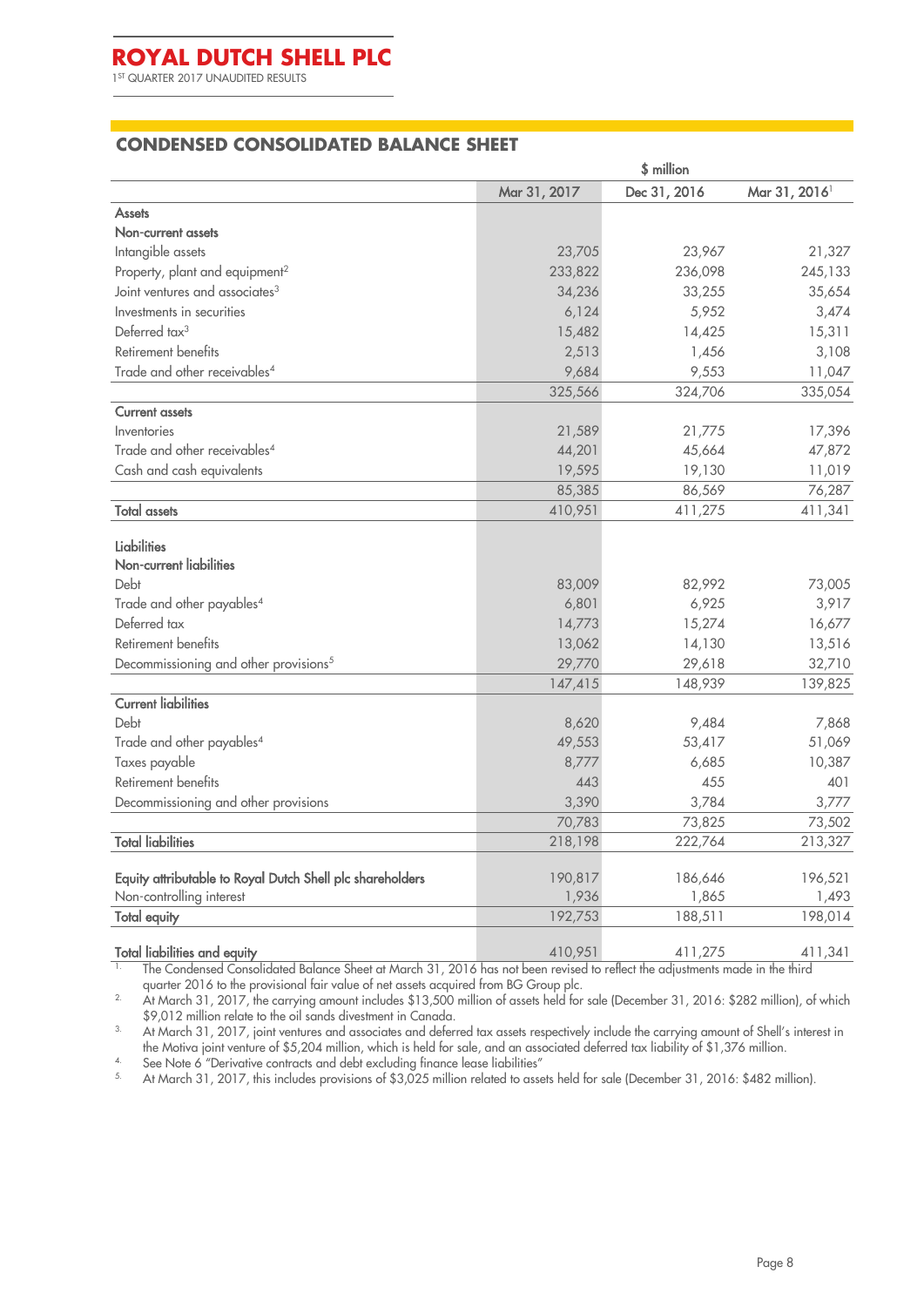1 ST QUARTER 2017 UNAUDITED RESULTS

 $\mathcal{L}^{\text{max}}$ 

#### **CONSOLIDATED STATEMENT OF CHANGES IN EQUITY**

| Equity attributable to Royal Dutch Shell plc shareholders |                                      |                                   |                                |                      |         |                                 |                 |
|-----------------------------------------------------------|--------------------------------------|-----------------------------------|--------------------------------|----------------------|---------|---------------------------------|-----------------|
| \$ million                                                | <b>Share</b><br>capital <sup>1</sup> | <b>Shares</b><br>held in<br>trust | Other<br>reserves <sup>2</sup> | Retained<br>earnings | Total   | Non-<br>controlling<br>interest | Total<br>equity |
| At January 1, 2017                                        | 683                                  | (901)                             | 11,298                         | 175,566              | 186,646 | 1,865                           | 188,511         |
| Comprehensive income/(loss)<br>for the period             |                                      |                                   | 3,242                          | 3,538                | 6,780   | 116                             | 6,896           |
| Dividends paid                                            |                                      |                                   |                                | (3,903)              | (3,903) | (31)                            | (3,934)         |
| Scrip dividends                                           | 4                                    |                                   | (4)                            | 1,249                | 1,249   |                                 | 1,249           |
| Share-based compensation                                  |                                      | 557                               | (510)                          | (1)                  | 46      |                                 | 46              |
| Other changes in<br>non-controlling interest              |                                      |                                   |                                | (1)                  | (1)     | (14)                            | (15)            |
| At March 31, 2017                                         | 687                                  | (344)                             | 14,026                         | 176,448              | 190,817 | 1,936                           | 192,753         |
| At January 1, 2016                                        | 546                                  | (584)                             | (17, 186)                      | 180,100              | 162,876 | 1,245                           | 164,121         |
| Comprehensive income/(loss)<br>for the period             |                                      |                                   | 1,108                          | 484                  | 1,592   | $\overline{4}$                  | 1,596           |
| Dividends paid                                            |                                      |                                   |                                | (3,734)              | (3,734) | (35)                            | (3,769)         |
| Scrip dividends                                           | 5                                    |                                   | (5)                            | 1,476                | 1,476   |                                 | 1,476           |
| Shares issued                                             | 120                                  |                                   | 33,930                         | $\overline{a}$       | 34,050  | $\overline{\phantom{a}}$        | 34,050          |
| Share-based compensation                                  |                                      | 369                               | (381)                          | 123                  | 111     | $\overline{a}$                  | 111             |
| Other changes in<br>non-controlling interest              |                                      |                                   |                                | 150                  | 150     | 279                             | 429             |
| At March 31, 2016                                         | 671                                  | (215)                             | 17,466                         | 178,599              | 196,521 | 1,493                           | 198,014         |

<sup>1.</sup> See Note [4](#page-11-1) "Share capital"

 $2^2$  See Note [5](#page-12-1) "Other reserves"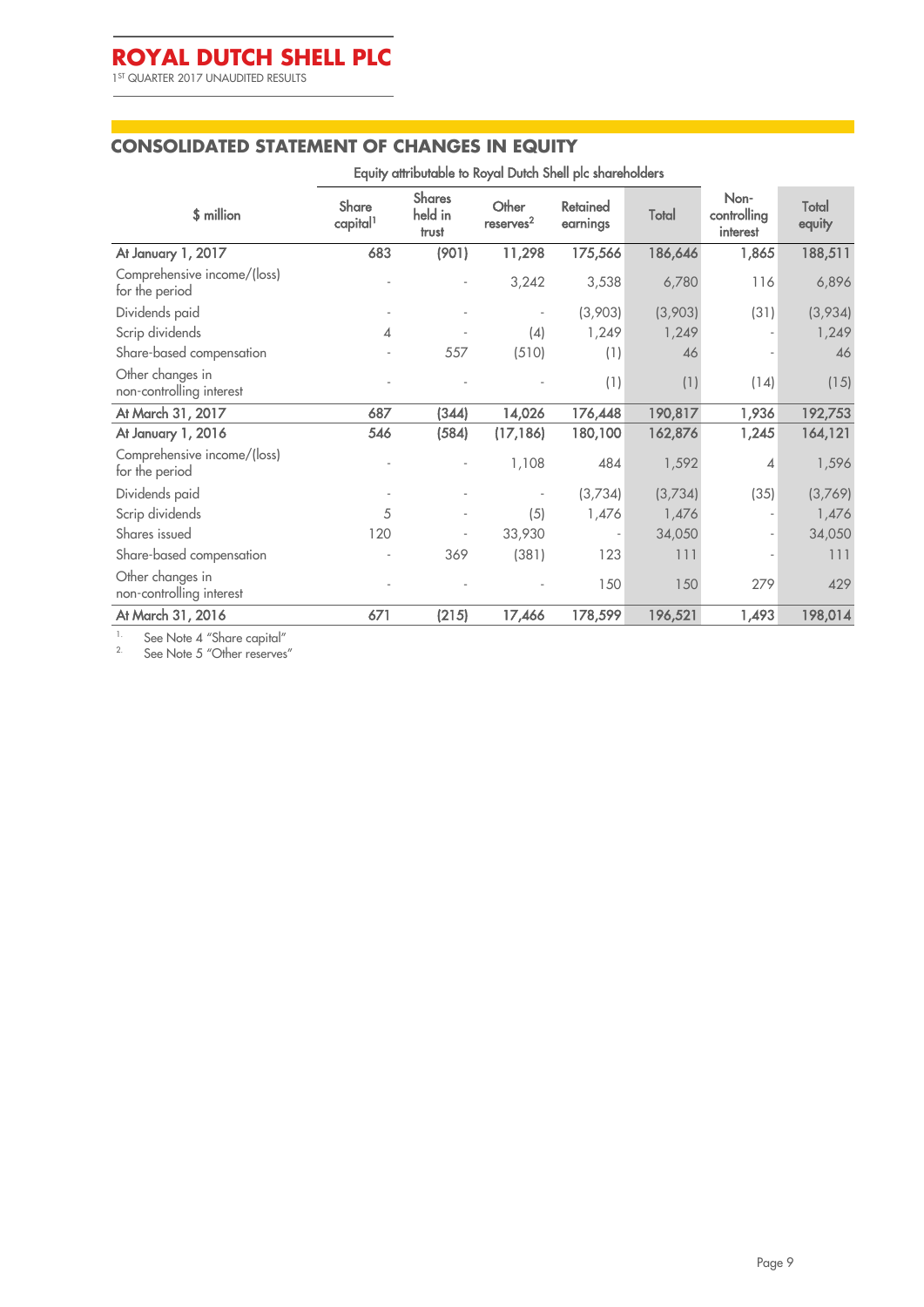1 ST QUARTER 2017 UNAUDITED RESULTS

**The State** 

#### **CONDENSED CONSOLIDATED STATEMENT OF CASH FLOWS**

| \$ million                                                                                 | <b>Quarters</b> |          |           |
|--------------------------------------------------------------------------------------------|-----------------|----------|-----------|
|                                                                                            | Q1 2017         | Q4 2016  | Q1 2016   |
| Income/(loss) for the period                                                               | 3,644           | 1,608    | 455       |
| Adjustment for:                                                                            |                 |          |           |
| - Current tax                                                                              | 1,882           | 1,241    | 753       |
| - Interest expense (net)                                                                   | 952             | 980      | 272       |
| - Depreciation, depletion and amortisation                                                 | 7,838           | 6,558    | 6,147     |
| - Net (gains)/losses on sale and revaluation of non-current assets and<br>businesses       | 70              | (1, 238) | (175)     |
| - Decrease/(increase) in working capital                                                   | (1,828)         | (648)    | (3,909)   |
| - Share of (profit)/loss of joint ventures and associates                                  | (1, 198)        | (982)    | (789)     |
| - Dividends received from joint ventures and associates                                    | 776             | 1,466    | 688       |
| - Deferred tax, retirement benefits, decommissioning and other<br>provisions               | (2,039)         | 1,078    | (1,755)   |
| - Other                                                                                    | 501             | (153)    | (292)     |
| Tax paid                                                                                   | (1,090)         | (740)    | (734)     |
| Cash flow from operating activities                                                        | 9,508           | 9,170    | 661       |
| Capital expenditure                                                                        | (4, 306)        | (5,714)  | (5, 324)  |
| Acquisition of BG Group plc, net of cash and cash equivalents acquired                     |                 |          | (11, 421) |
| Investments in joint ventures and associates                                               | (194)           | (527)    | (332)     |
| Proceeds from sale of property, plant and equipment and businesses                         | 122             | 1,306    | 46        |
| Proceeds from sale of joint ventures and associates                                        |                 | 1,411    | 16        |
| Interest received                                                                          | 123             | 176      | 136       |
| Other                                                                                      | (70)            | (81)     | (37)      |
| Cash flow from investing activities                                                        | (4, 324)        | (3,429)  | (16,916)  |
| Net increase/(decrease) in debt with maturity period<br>within three months<br>Other debt: | (290)           | 23       | 873       |
| - New borrowings                                                                           | 364             | 189      | 264       |
| - Repayments                                                                               | (1, 322)        | (3, 327) | (1,969)   |
| Interest paid                                                                              | (850)           | (1,073)  | (534)     |
| Change in non-controlling interest                                                         |                 | 291      | 422       |
| Cash dividends paid to:                                                                    |                 |          |           |
| - Royal Dutch Shell plc shareholders                                                       | (2,654)         | (2, 323) | (2, 258)  |
| - Non-controlling interest                                                                 | (31)            | (72)     | (35)      |
| Repurchases of shares                                                                      |                 |          |           |
| Shares held in trust: net sales/(purchases) and dividends received                         | (60)            | (175)    | (4)       |
| Cash flow from financing activities                                                        | (4, 841)        | (6, 467) | (3, 241)  |
| Currency translation differences relating to cash and<br>cash equivalents                  | 122             | (128)    | (1, 237)  |
| Increase/(decrease) in cash and cash equivalents                                           | 465             | (854)    | (20, 733) |
| Cash and cash equivalents at beginning of period                                           | 19,130          | 19,984   | 31,752    |
| Cash and cash equivalents at end of period                                                 | 19,595          | 19,130   | 11,019    |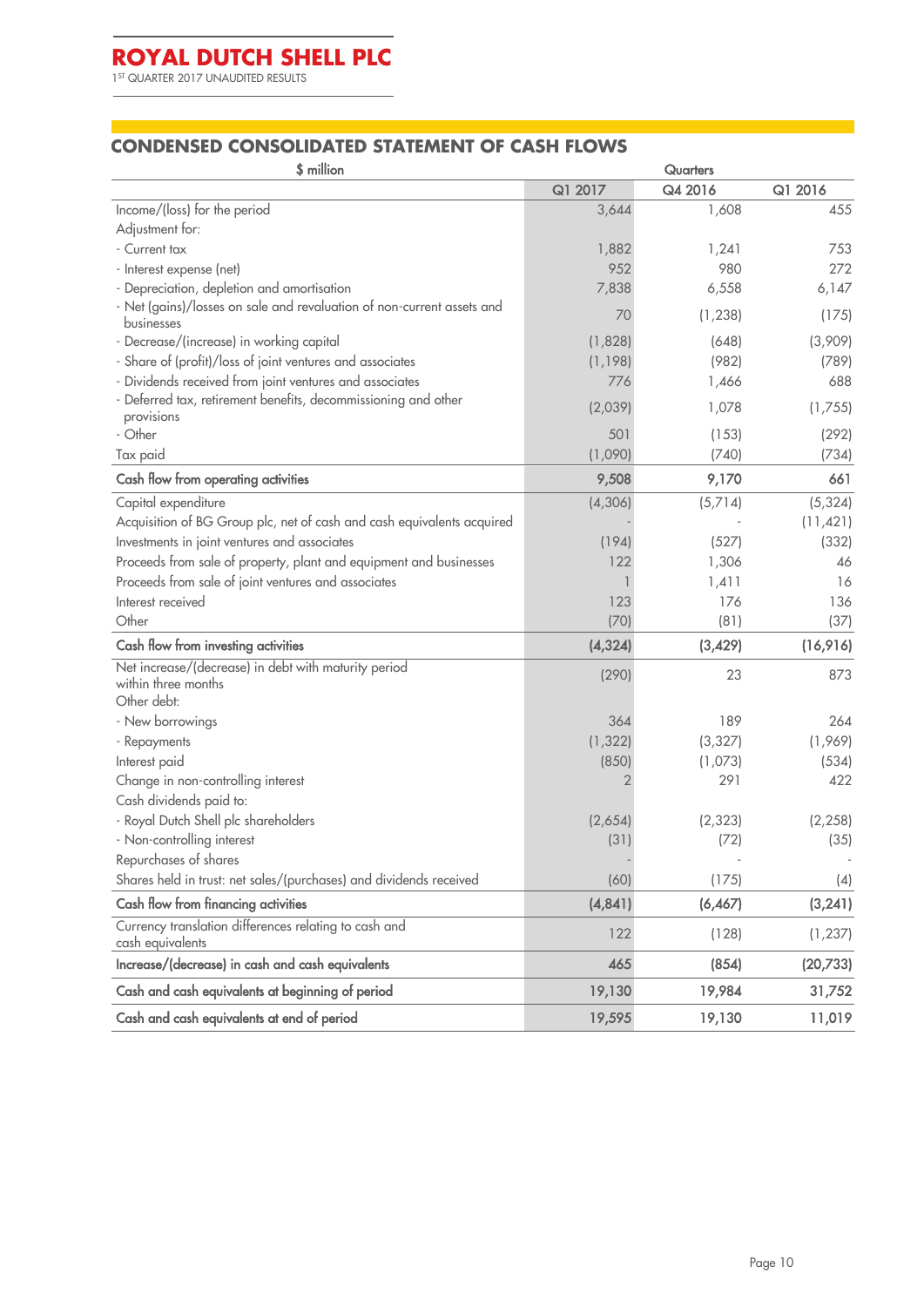1 ST QUARTER 2017 UNAUDITED RESULTS

# **NOTES TO THE UNAUDITED CONDENSED CONSOLIDATED INTERIM FINANCIAL STATEMENTS**

#### **1. Basis of preparation**

These unaudited Condensed Consolidated Interim Financial Statements ("Interim Statements") of Royal Dutch Shell plc ("the Company") and its subsidiaries (collectively referred to as "Shell") have been prepared in accordance with IAS 34 Interim Financial Reporting as issued by the International Accounting Standards Board and as adopted by the European Union, and on the basis of the same accounting principles as, and should be read in conjunction with, the Annual Report and Form 20-F for the year ended December 31, 2016 (pages 122 to 127) as filed with the U.S. Securities and Exchange Commission.

The financial information presented in the Interim Statements does not constitute statutory accounts within the meaning of section 434(3) of the Companies Act 2006 ("the Act"). Statutory accounts for the year ended December 31, 2016 were published in Shell's Annual Report and a copy was delivered to the Registrar of Companies in England and Wales. The auditors' report on those accounts was unqualified, did not include a reference to any matters to which the auditors drew attention by way of emphasis without qualifying the report and did not contain a statement under sections 498(2) or 498(3) of the Act.

#### <span id="page-10-0"></span>**2. Segment information**

Segment earnings are presented on a current cost of supplies basis (CCS earnings), which is the earnings measure used by the Chief Executive Officer for the purposes of making decisions about allocating resources and assessing performance. On this basis, the purchase price of volumes sold during the period is based on the current cost of supplies during the same period after making allowance for the tax effect. CCS earnings therefore exclude the effect of changes in the oil price on inventory carrying amounts. Sales between segments are based on prices generally equivalent to commercially available prices.

#### **INFORMATION BY SEGMENT** \$ million Quarters Q1 2017 Q4 2016 Q1 2016 Third-party revenue Integrated Gas 8,419 7,031 5,679 Upstream 1,609 1,418 1,922 Downstream 61,752 56,300 40,929 Corporate 16 18 24 Total third-party revenue 71,796 64,767 48,554 Inter-segment revenue Integrated Gas 805 1,087 743 Upstream 8,661 8,218 5,037 Downstream 726 796 331 Corporate - - - CCS earnings Integrated Gas 1,822 28 905 Upstream (530) 35 (1,350) Downstream 2,580 1,575 1,700 Corporate (410) (566) (456) Total 3,462 1,072 799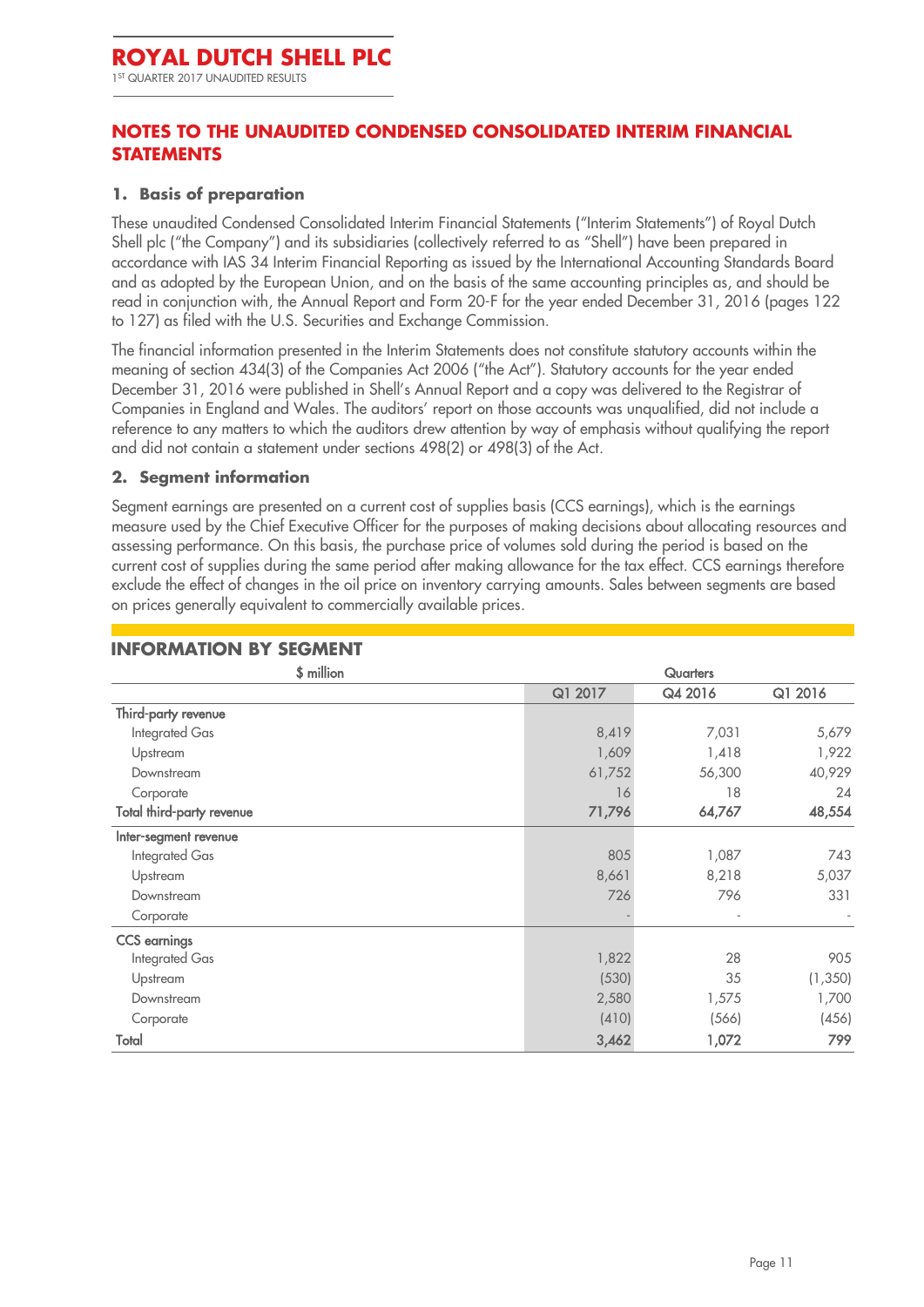#### **RECONCILIATION OF INCOME FOR THE PERIOD TO CCS EARNINGS**

| \$ million                                              | <b>Quarters</b> |         |         |  |  |
|---------------------------------------------------------|-----------------|---------|---------|--|--|
|                                                         | Q1 2017         | Q4 2016 | Q1 2016 |  |  |
| Income/(loss) for the period                            | 3,644           | 1.608   | 455     |  |  |
| Current cost of supplies adjustment:                    |                 |         |         |  |  |
| Purchases                                               | (217)           | (633)   | 398     |  |  |
| Taxation                                                | 60              | 173     | (120)   |  |  |
| Share of profit/(loss) of joint ventures and associates | (25)            | (76)    | 66      |  |  |
|                                                         | (182)           | (536)   | 344     |  |  |
| <b>CCS</b> earnings                                     | 3,462           | 1.072   | 799     |  |  |

#### <span id="page-11-0"></span>**3. Earnings per share**

#### **EARNINGS PER SHARE**

|                                                                                   | <b>Quarters</b> |         |         |  |
|-----------------------------------------------------------------------------------|-----------------|---------|---------|--|
|                                                                                   | Q1 2017         | Q4 2016 | Q1 2016 |  |
| Income/(loss) attributable to Royal Dutch Shell plc shareholders<br>$($$ million) | 3,538           | 1.541   | 484     |  |
| Weighted average number of shares used as the basis for determining:              |                 |         |         |  |
| Basic earnings per share (million)                                                | 8,154.8         | 8,101.8 | 7.173.4 |  |
| Diluted earnings per share (million)                                              | 8,222.9         | 8.170.1 | 7,230.4 |  |

#### <span id="page-11-1"></span>**4. Share capital**

### **ISSUED AND FULLY PAID ORDINARY SHARES OF €0.07 EACH**<sup>1</sup>

|               | Number of shares |     |     |                            |
|---------------|------------------|-----|-----|----------------------------|
| Α             | B                |     | в   | Total                      |
| 4,428,903,813 | 3,745,486,731    | 374 | 309 | 683                        |
| 47,791,678    |                  |     |     |                            |
| 4,476,695,491 | 3,745,486,731    | 378 | 309 | 687                        |
|               |                  |     |     |                            |
| 3,990,921,569 | 2,440,410,614    | 340 | 206 | 546                        |
| 65,704,048    |                  | 5   |     | 5                          |
| 218,728,308   | 1,305,076,117    | 17  | 103 | 120                        |
| 4,275,353,925 | 3,745,486,731    | 362 | 309 | 671                        |
|               |                  |     |     | Nominal value (\$ million) |

<sup>1.</sup> Share capital at March 31, 2017 also included 50,000 issued and fully paid sterling deferred shares of £1 each.

At Royal Dutch Shell plc's Annual General Meeting on May 24, 2016, the Board was authorised to allot ordinary shares in Royal Dutch Shell plc, and to grant rights to subscribe for or to convert any security into ordinary shares in Royal Dutch Shell plc, up to an aggregate nominal amount of €185 million (representing 2,643 million ordinary shares of €0.07 each), and to list such shares or rights on any stock exchange. This authority expires at the earlier of the close of business on August 24, 2017, and the end of the Annual General Meeting to be held in 2017, unless previously renewed, revoked or varied by Royal Dutch Shell plc in a general meeting.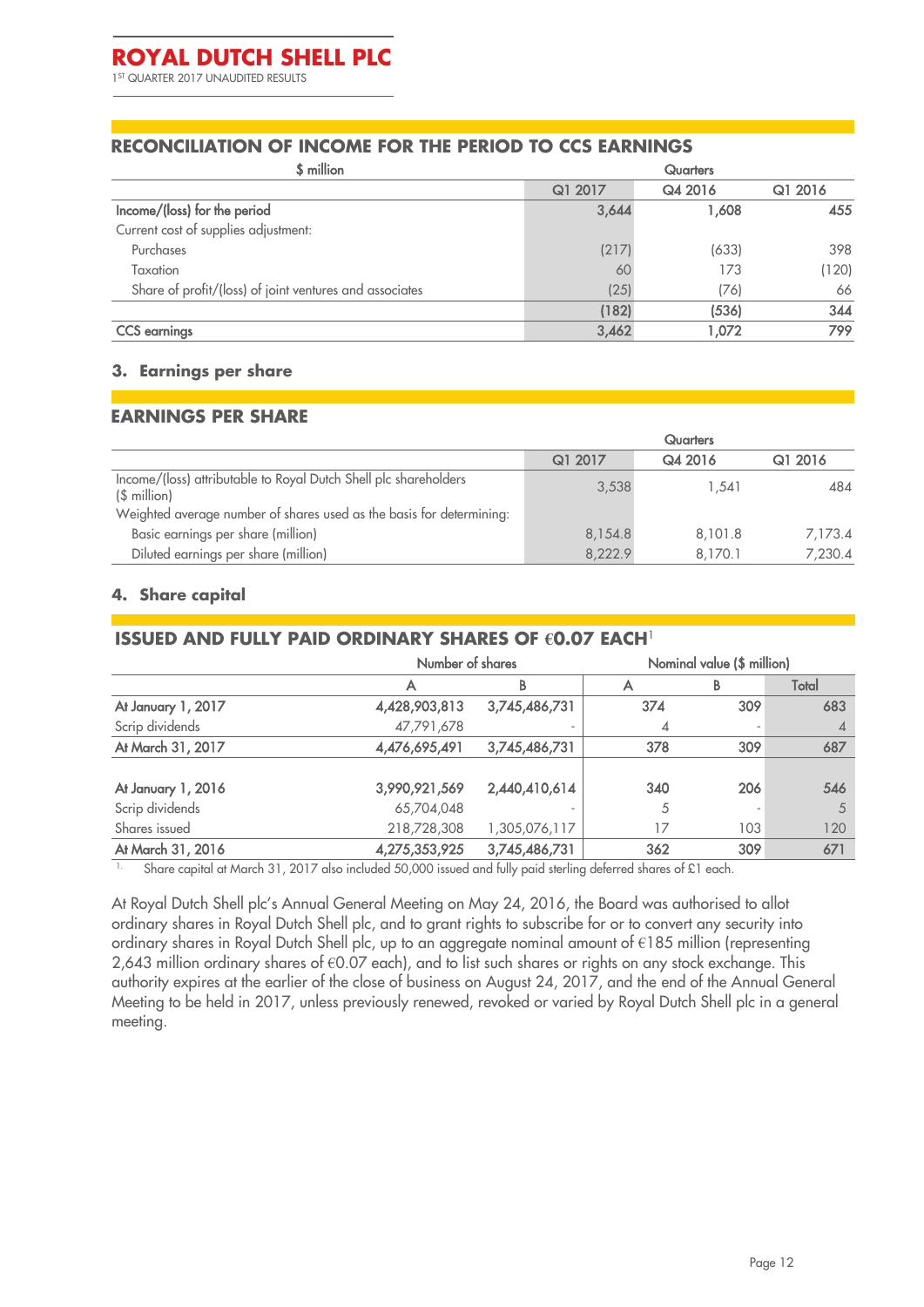#### <span id="page-12-1"></span>**5. Other reserves**

I

#### **OTHER RESERVES**

| \$ million                                                                                 | Merger<br>reserve | <b>Share</b><br>premium<br>reserve | Capital<br>redemption<br>reserve | Share plan<br>reserve | Accumulated<br>other<br>comprehensive<br>income | Total     |
|--------------------------------------------------------------------------------------------|-------------------|------------------------------------|----------------------------------|-----------------------|-------------------------------------------------|-----------|
| At January 1, 2017                                                                         | 37,311            | 154                                | 84                               | 1,644                 | (27, 895)                                       | 11,298    |
| Other comprehensive income/(loss)<br>attributable to Royal Dutch Shell plc<br>shareholders |                   |                                    |                                  |                       | 3,242                                           | 3,242     |
| Scrip dividends                                                                            | (4)               |                                    |                                  |                       |                                                 | (4)       |
| Share-based compensation                                                                   |                   |                                    |                                  | (510)                 | $\sim$                                          | (510)     |
| At March 31, 2017                                                                          | 37,307            | 154                                | 84                               | 1,134                 | (24, 653)                                       | 14,026    |
| At January 1, 2016                                                                         | 3,398             | 154                                | 84                               | 1,658                 | (22,480)                                        | (17, 186) |
| Other comprehensive income/(loss)<br>attributable to Royal Dutch Shell plc<br>shareholders |                   |                                    |                                  |                       | 1,108                                           | 1,108     |
| Scrip dividends                                                                            | (5)               |                                    |                                  |                       | $\overline{\phantom{a}}$                        | (5)       |
| Shares issued                                                                              | 33,930            |                                    |                                  |                       | $\overline{\phantom{a}}$                        | 33,930    |
| Share-based compensation                                                                   |                   |                                    |                                  | (381)                 |                                                 | (381)     |
| At March 31, 2016                                                                          | 37,323            | 154                                | 84                               | 1,277                 | (21, 372)                                       | 17,466    |

The merger reserve and share premium reserve were established as a consequence of Royal Dutch Shell plc becoming the single parent company of Royal Dutch Petroleum Company and The "Shell" Transport and Trading Company, p.l.c., now The Shell Transport and Trading Company Limited, in 2005. The capital redemption reserve was established in connection with repurchases of shares of Royal Dutch Shell plc. The share plan reserve is in respect of equity-settled share-based compensation plans.

#### <span id="page-12-0"></span>**6. Derivative contracts and debt excluding finance lease liabilities**

The table below provides the carrying amounts of derivatives contracts held, disclosed in accordance with IFRS 13 *Fair Value Measurement*.

# **DERIVATIVE CONTRACTS**

| \$ million                                | Mar 31, 2017 | Dec 31, 2016 | Mar 31, 2016 |
|-------------------------------------------|--------------|--------------|--------------|
| Included within:                          |              |              |              |
| Trade and other receivables – non-current | 482          | 405          | 1.250        |
| Trade and other receivables – current     | 4,956        | 5.957        | 12,297       |
| Trade and other payables - non-current    | 3,094        | 3,315        | 1.369        |
| Trade and other payables - current        | 5,387        | 6.418        | 11,026       |

As disclosed in the Consolidated Financial Statements for the year ended December 31, 2016, presented in the Annual Report and Form 20-F for that year, Shell is exposed to the risks of changes in fair value of its financial assets and liabilities. The fair values of the financial assets and liabilities are defined as the price that would be received to sell an asset or paid to transfer a liability in an orderly transaction between market participants at the measurement date. Methods and assumptions used to estimate the fair values at March 31, 2017 are consistent with those used in the year ended December 31, 2016, and the carrying amounts of derivative contracts measured using predominantly unobservable inputs have not changed materially since that date.

The table below provides the comparison of the fair value with the carrying amount of debt excluding finance lease liabilities, disclosed in accordance with IFRS 7 *Financial Instruments: Disclosures*.

#### **DEBT EXCLUDING FINANCE LEASE LIABILITIES**

| \$ million              | Mar 31, 2017 | Dec 31, 2016 | Mar 31, 2016 |
|-------------------------|--------------|--------------|--------------|
| Carrying amount         | 76.925       | 77.617       | 68,723       |
| Fair value <sup>1</sup> | 80,087       | 80,408       | .903         |
| $\cdots$<br>$\bullet$   |              |              |              |

1. Mainly determined from the prices quoted for these securities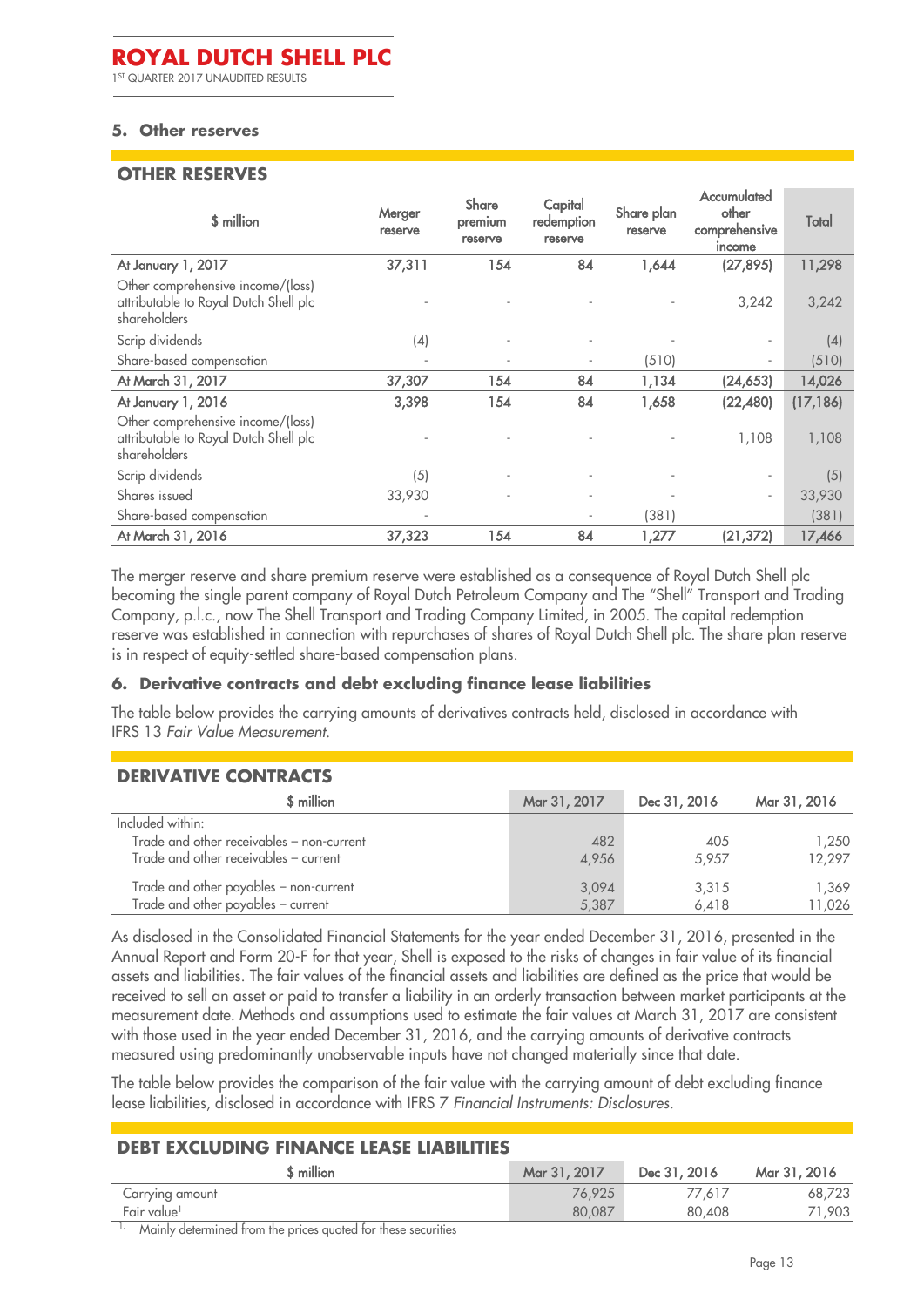# **DEFINITIONS**

#### <span id="page-13-0"></span>**A. Earnings on a current cost of supplies basis attributable to shareholders**

CCS earnings is defined in Note 2 "Segment information" to the Interim Statements in this Report. CCS earnings attributable to Royal Dutch Shell plc shareholders excludes the non-controlling interest share of CCS earnings and is reconciled to income/(loss) attributable to Royal Dutch Shell plc shareholders as follows.

| \$ million                                                        |         | <b>Quarters</b> |         |
|-------------------------------------------------------------------|---------|-----------------|---------|
|                                                                   | Q1 2017 | Q4 2016         | Q1 2016 |
| Income/(loss) attributable to Royal Dutch Shell plc shareholders  | 3,538   | 1,541           | 484     |
| CCS adjustment                                                    | (182)   | (536)           | 344     |
| CCS adjustment attributable to non-controlling interest           | 25      | 27              | (14)    |
| CCS adjustment attributable to Royal Dutch Shell plc shareholders | (157)   | (509)           | 330     |
| CCS earnings attributable to Royal Dutch Shell plc shareholders   | 3,381   | 1.032           | 814     |

#### <span id="page-13-1"></span>**B. Identified items**

Identified items comprise: divestment gains and losses, impairments, fair value accounting of commodity derivatives and certain gas contracts, redundancy and restructuring, the impact of exchange rate movements on certain deferred tax balances, and other items. These items, either individually or collectively, can cause volatility to net income, in some cases driven by external factors, which may hinder the comparative understanding of Shell's financial results from period to period. The impact of identified items on Shell's CCS earnings is shown below.

| \$ million                                                                  |          | <b>Quarters</b> |         |
|-----------------------------------------------------------------------------|----------|-----------------|---------|
|                                                                             | Q1 2017  | Q4 2016         | Q1 2016 |
| Divestment gains/(losses)                                                   | 197      | 1,061           | 163     |
| Impairments                                                                 | (1, 525) | (293)           | (613)   |
| Fair value accounting of commodity derivatives and certain gas<br>contracts | 504      | (239)           | (382)   |
| Redundancy and restructuring                                                | (45)     | (48)            | (54)    |
| Impact of exchange rate movements on tax balances                           | 535      | (433)           | 574     |
| Other                                                                       | (67)     | (811)           | (525)   |
| Impact on CCS earnings                                                      | (401)    | (763)           | (837)   |
| Of which:                                                                   |          |                 |         |
| <b>Integrated Gas</b>                                                       | 641      | (879)           | (89)    |
| Upstream                                                                    | (1,070)  | (19)            | 87      |
| Downstream                                                                  | 91       | 236             | (310)   |
| Corporate                                                                   | (63)     | (101)           | (525)   |
| Impact on CCS earnings attributable to non-controlling interest             | (28)     |                 | (98)    |
| Impact on CCS earnings attributable to shareholders                         | (373)    | (763)           | (739)   |

#### **IDENTIFIED ITEMS AFTER TAX**

The categories above represent the nature of the items identified irrespective of whether the items relate to Shell subsidiaries or joint ventures and associates. The after-tax impact of identified items of joint ventures and associates is fully reported within "Share of profit and joint ventures and associates" on the Consolidated Statement of Income. Identified items related to subsidiaries are consolidated and reported across appropriate lines of the Consolidated Statement of Income. Only pre-tax identified items reported by subsidiaries are taken into account in the calculation of "underlying operating expenses" (Definition G).

Fair value accounting of commodity derivatives and certain gas contracts: In the ordinary course of business, Shell enters into contracts to supply or purchase oil and gas products as well as power and environmental products. Derivative contracts are entered into for mitigation of resulting economic exposures (generally price exposure) and these derivative contracts are carried at period-end market price (fair value), with movements in fair value recognised in income for the period. Supply and purchase contracts entered into for operational purposes are, by contrast, recognised when the transaction occurs (see also below); furthermore, inventory is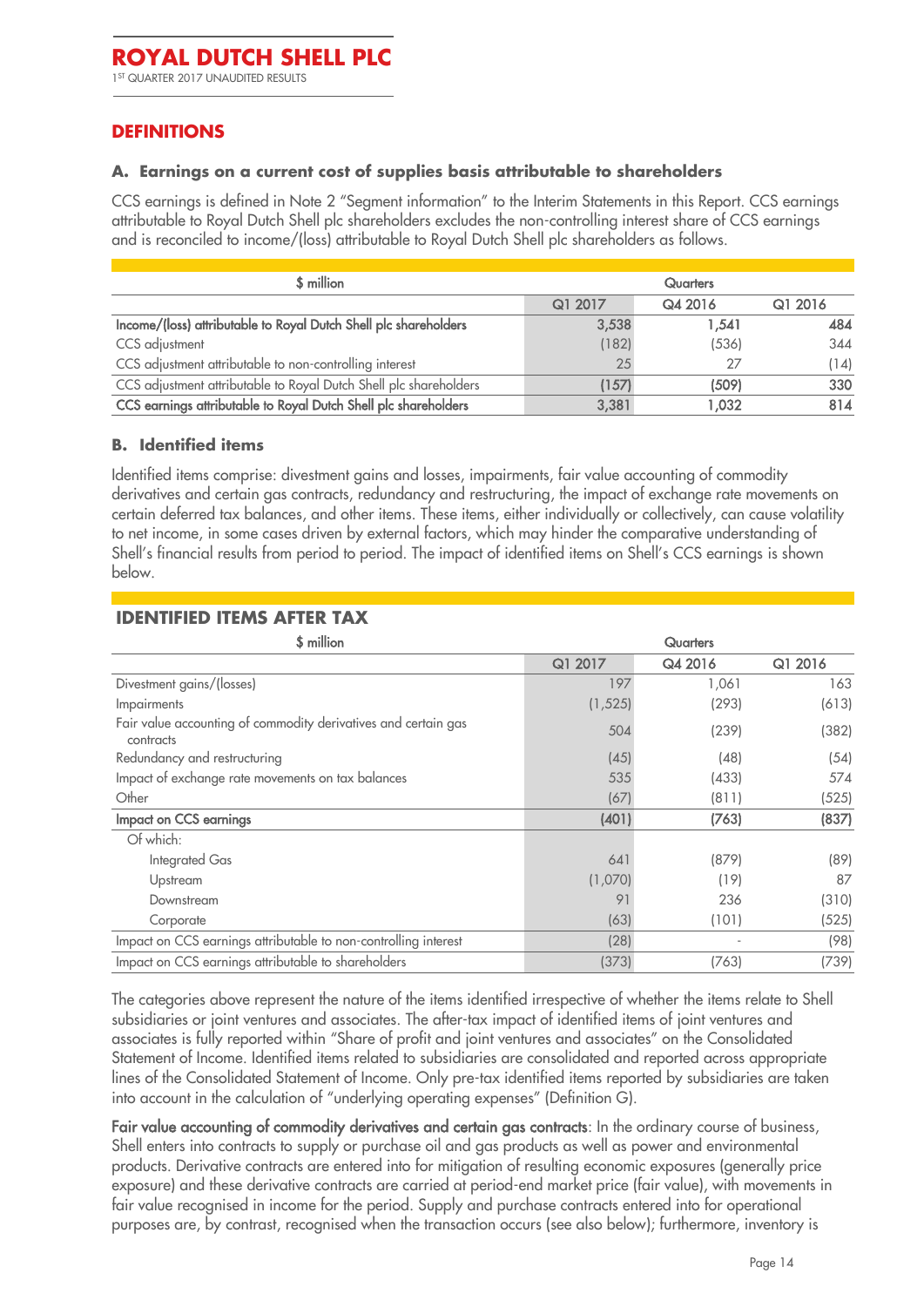carried at historical cost or net realisable value, whichever is lower. As a consequence, accounting mismatches occur because: (a) the supply or purchase transaction is recognised in a different period; or (b) the inventory is measured on a different basis. In addition, certain UK gas contracts held by Upstream are, due to pricing or delivery conditions, deemed to contain embedded derivatives or written options and are also required to be carried at fair value even though they are entered into for operational purposes. The accounting impacts of the aforementioned are reported as identified items.

Impacts of exchange rate movements on tax balances represent the impact on tax balances of exchange rate movements arising on (a) the conversion to dollars of the local currency tax base of non-monetary assets and liabilities, as well as losses (this primarily impacts the Integrated Gas and Upstream segments) and (b) the conversion of dollar-denominated inter-segment loans to local currency, leading to taxable exchange rate gains or losses (this primarily impacts the Corporate segment).

Other identified items represent other credits or charges Shell's management assesses should be excluded to provide additional insight, such as certain provisions for onerous contracts or litigation.

#### <span id="page-14-0"></span>**C. Capital investment**

Capital investment is a measure used to make decisions about allocating resources and assessing performance. It comprises capital expenditure, exploration expense excluding well write-offs, new investments in joint ventures and associates, new finance leases and investments in Integrated Gas, Upstream and Downstream securities, all of which on an accruals basis. In 2016, it also included the capital investment related to the acquisition of BG Group plc.

| \$ million                                                    |         | <b>Quarters</b> |         |
|---------------------------------------------------------------|---------|-----------------|---------|
|                                                               | Q1 2017 | Q4 2016         | Q1 2016 |
| Capital expenditure                                           | 4,306   | 5,714           | 5,324   |
| Capital investment related to the acquisition of BG Group plc |         |                 | 52,904  |
| Investments in joint ventures and associates                  | 194     | 527             | 332     |
| Exploration expense, excluding exploration wells written off  | 157     | 416             | 224     |
| Finance leases                                                | 41      | 215             | 414     |
| Other                                                         | 22      | 41              | (223)   |
| Capital investment                                            | 4,720   | 6,913           | 58,975  |
| Of which:                                                     |         |                 |         |
| <b>Integrated Gas</b>                                         | 805     | 1,145           | 22,824  |
| Upstream                                                      | 2,854   | 3,490           | 35,038  |
| Downstream                                                    | 1,046   | 2,251           | 1.092   |
| Corporate                                                     | 15      | 27              | 21      |

The reconciliation of "Capital expenditure" to "Capital investment" is as follows.

#### <span id="page-14-1"></span>**D. Divestments**

Divestments is a measure used to monitor the progress of Shell's divestment programme. This measure comprises proceeds from sale of property, plant and equipment and businesses, joint ventures and associates, and other Integrated Gas, Upstream and Downstream investments, reported in "Cash flow from investing activities", adjusted onto an accruals basis and for any share consideration received or contingent consideration recognised upon divestment, as well as proceeds from the sale of interests in entities while retaining control (for example, proceeds from sale of interest in Shell Midstream Partners, L.P.), which are included in "Change in noncontrolling interest" within "Cash flow from financing activities".

With effect from January 1, 2017, consideration received in the form of shares is valued and included in this measure upon completion of the divestment transactions, instead of when these shares are disposed of. This change in timing of recognition enables Shell to better evaluate its progress against its divestment programme. The share or contingent consideration is not remeasured thereafter, including if and when the shares received are eventually disposed of, or contingent consideration is realised. Comparative information for 2016 has been adjusted to include the share consideration received upon the divestments of Shell's interests in the Deep Basin and Gundy acreages (Canada) and the Brutus TLP and Glider subsea production system (USA), both in the fourth quarter 2016.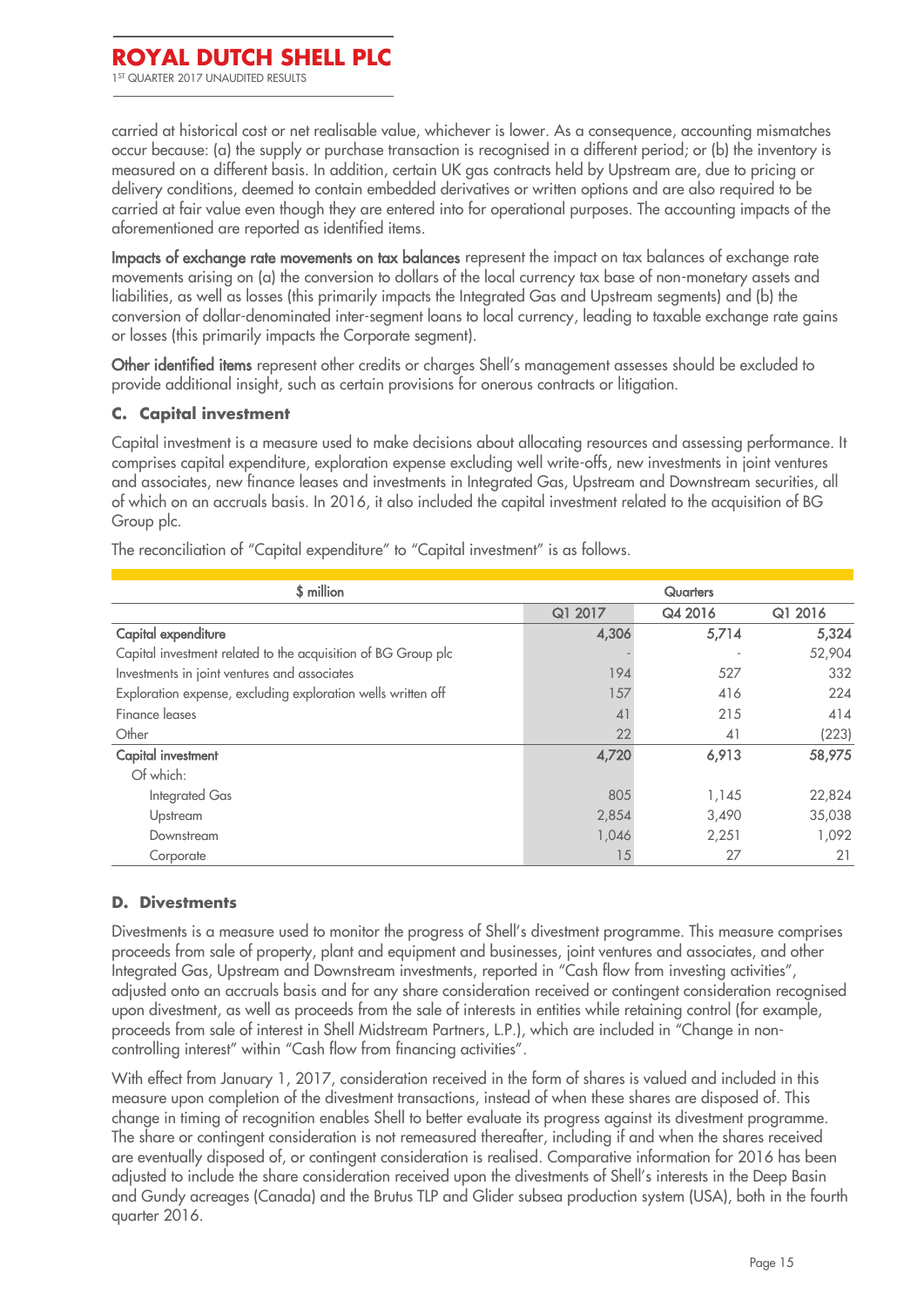1 ST QUARTER 2017 UNAUDITED RESULTS

In future periods, the proceeds from any disposal of shares received as divestment consideration, and proceeds from realisation of contingent consideration, will be included in "Cash flow from investing activities".

The reconciliation of "Proceeds from sale of property, plant and equipment and businesses" to "Divestments" is as follows.

| \$ million                                                          | <b>Quarters</b> |                       |         |
|---------------------------------------------------------------------|-----------------|-----------------------|---------|
|                                                                     | Q1 2017         | $Q42016$ <sup>1</sup> | Q1 2016 |
| Proceeds from sale of property, plant and equipment and businesses  | 122             | 1,306                 | 46      |
| Proceeds from sale of joint ventures and associates                 |                 | 1,411                 | 16      |
| Share and contingent consideration                                  |                 | 275                   |         |
| Proceeds from sale of interests in entities while retaining control |                 | 289                   | 421     |
| Other adjustments                                                   | (94)            | (3)                   | 2       |
| <b>Divestments</b>                                                  | 29              | 3,278                 | 485     |
| Of which:                                                           |                 |                       |         |
| Integrated Gas                                                      | 12              | 47                    | 16      |
| Upstream                                                            |                 | 1,480                 | 38      |
| Downstream                                                          |                 | 1,747                 | 427     |
| Corporate                                                           |                 |                       | 4       |

<sup>1</sup> Comparative information has been adjusted to include share consideration received upon divestments.

#### <span id="page-15-0"></span>**E. Return on average capital employed**

Return on average capital employed (ROACE) measures the efficiency of Shell's utilisation of the capital that it employs. In this calculation, ROACE is defined as income for the current and previous three quarters, adjusted for after-tax interest expense, as a percentage of the average capital employed for the same period. Capital employed consists of total equity, current debt and non-current debt.

| \$ million                                     | Q1 2017 | Q4 2016 | Q1 2016 |
|------------------------------------------------|---------|---------|---------|
| Income for current and previous three quarters | 7,966   | 4,777   | (1,882) |
| Interest expense after tax                     | 3,268   | 2,730   | 799     |
| Income before interest expense                 | 11,234  | 7,507   | (1,083) |
| Capital employed - opening                     | 278,887 | 222,500 | 212,662 |
| Capital employed - closing                     | 284,382 | 280,987 | 278,887 |
| Capital employed - average                     | 281,635 | 251,744 | 245,775 |
| <b>ROACE</b>                                   | 4.0%    | 3.0%    | $-0.4%$ |

Return on average capital employed on a CCS basis excluding identified items is defined as the sum of CCS earnings attributable to shareholders excluding identified items for the current and previous three quarters, as a percentage of the average capital employed for the same period.

| \$ million                                      | Q1 2017 | Q4 2016 | G1 2016 |
|-------------------------------------------------|---------|---------|---------|
| CCS earnings excluding identified items         | 9.386   | 7.185   | 9.261   |
| Capital employed – average                      | 281.635 | 251.744 | 245,775 |
| ROACE on a CCS basis excluding identified items | 3.3%    | 2.9%    | 3.8%    |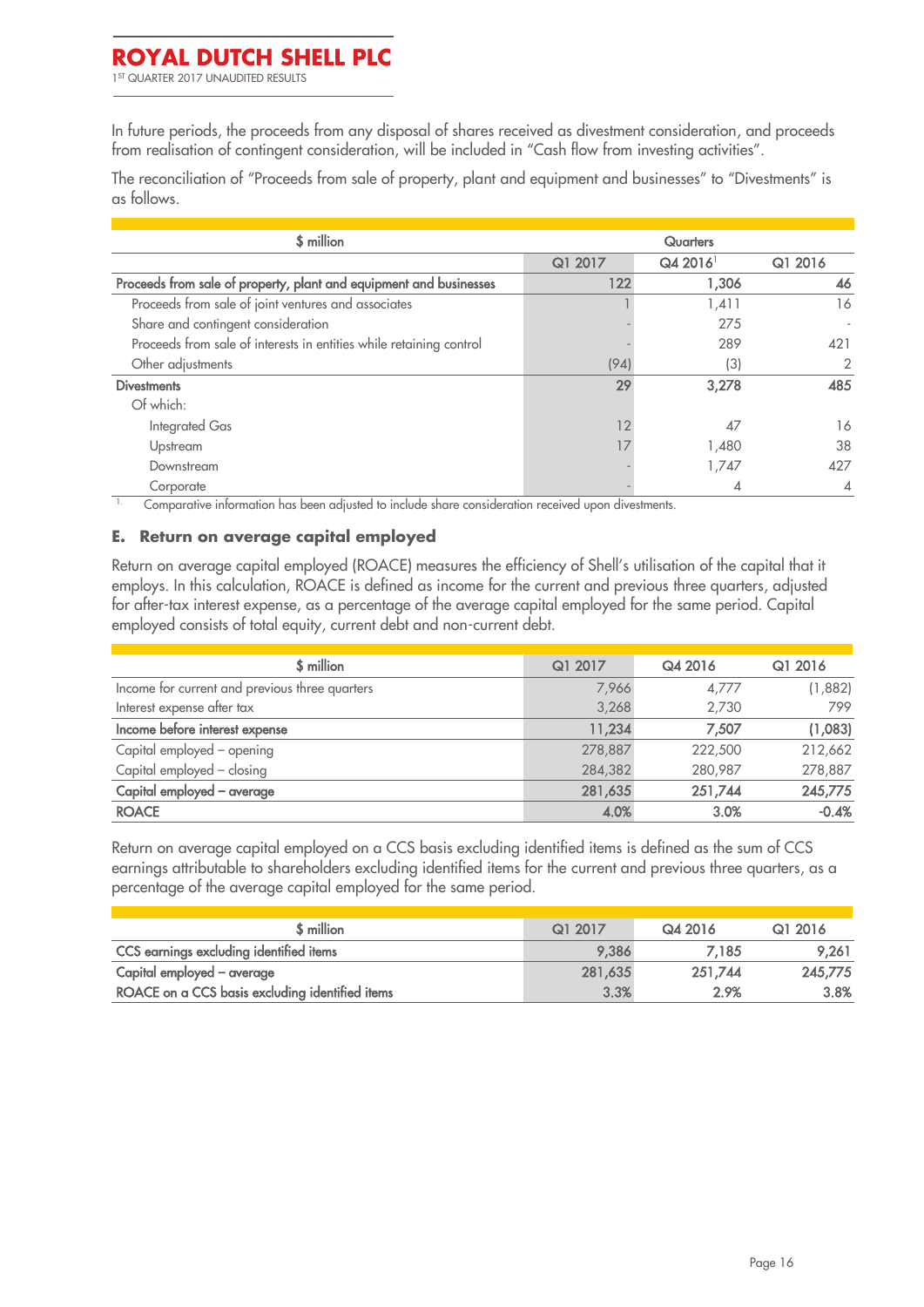1 ST QUARTER 2017 UNAUDITED RESULTS

#### <span id="page-16-2"></span>**F. Gearing**

Gearing is a key measure of Shell's capital structure and is calculated as follows.

| Mar 31, 2017 | Dec 31, 2016 | Mar 31, 2016 |
|--------------|--------------|--------------|
| 8,620        | 9,484        | 7,868        |
| 83,009       | 82,992       | 73,005       |
| 91,629       | 92,476       | 80,873       |
| (19, 595)    | (19, 130)    | (11, 019)    |
| 72,034       | 73,346       | 69,854       |
| 192,753      | 188,511      | 198,014      |
| 264,787      | 261,857      | 267,868      |
| 27.2%        | 28.0%        | 26.1%        |
|              |              |              |

 $\overline{1}$  Included finance lease liabilities of \$14,704 million at March 31, 2017, \$14,859 million at December 31, 2016, and \$12,150 million at March 31, 2016.

#### <span id="page-16-1"></span>1. **G. Operating expenses**

Operating expenses is a measure of Shell's total operating expenses performance, comprising the following items from the Consolidated Statement of Income: production and manufacturing expenses; selling, distribution and administrative expenses; and research and development expenses. Underlying operating expenses measures Shell's total operating expenses performance excluding identified items.

| \$ million                                        | Q1 2017                  | Q4 2016 | Q1 2016 |
|---------------------------------------------------|--------------------------|---------|---------|
| Production and manufacturing expenses             | 6,658                    | 6,703   | 6,765   |
| Selling, distribution and administrative expenses | 2,412                    | 2,912   | 3,106   |
| Research and development                          | 212                      | 280     | 243     |
| <b>Operating expenses</b>                         | 9,282                    | 9,895   | 10,114  |
| Less identified items:                            |                          |         |         |
| Redundancy and restructuring charges              | (73)                     | (51)    | (69)    |
| Provisions                                        | (28)                     |         | (160)   |
| BG acquisition costs                              | $\overline{\phantom{a}}$ |         | (422)   |
|                                                   | (101)                    | (51)    | (651)   |
| Underlying operating expenses                     | 9,181                    | 9,844   | 9,463   |

#### <span id="page-16-0"></span>**H. Free cash flow**

Free cash flow is used to evaluate cash available for financing activities, including dividend payments, after investment in maintaining and growing our business. It is defined as the sum of "Cash flow from operating activities" and "Cash flow from investing activities" as shown on page 1.